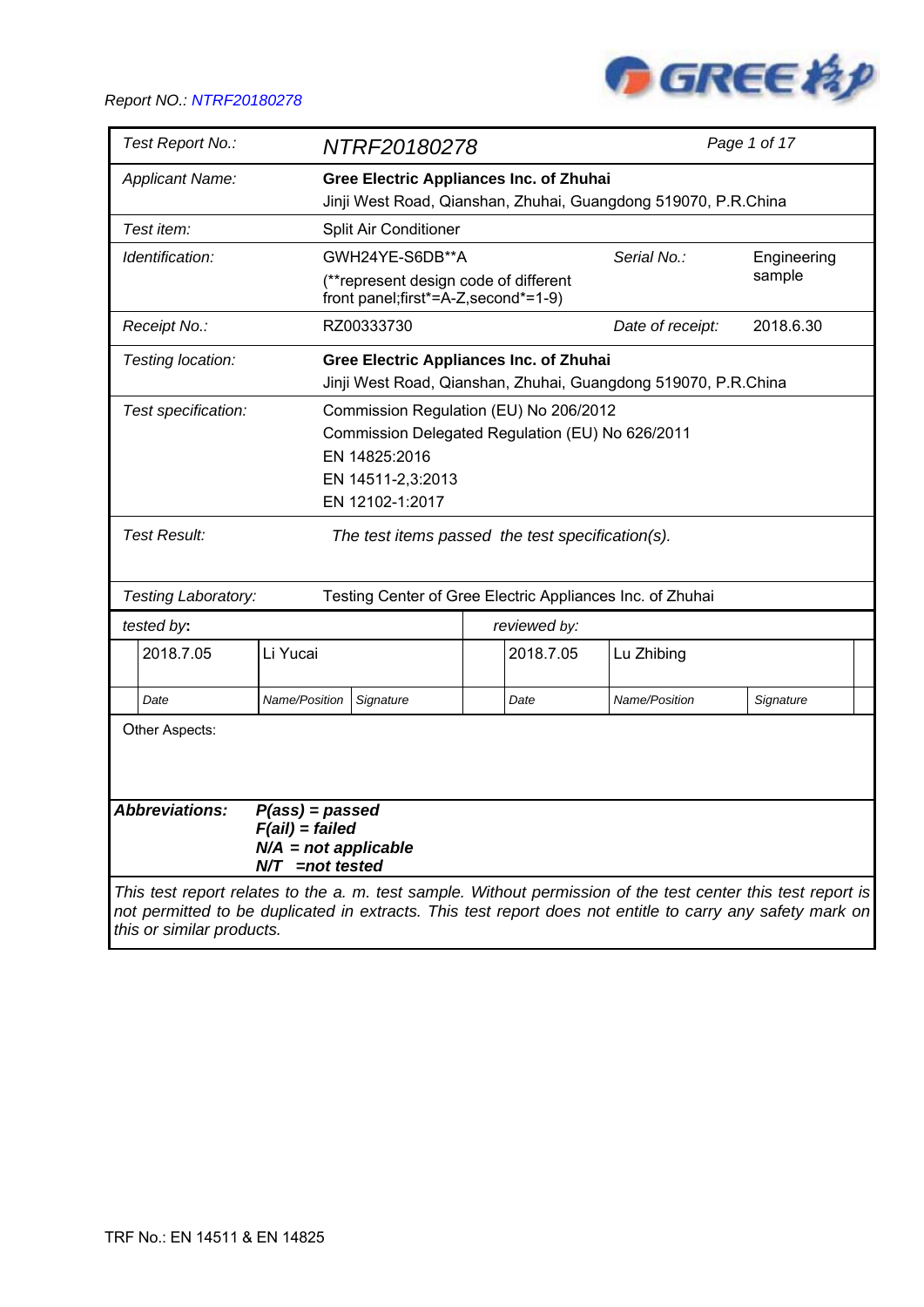Report NO.: *NTRF20180278* Page 2 of 17



|        | NO 626/2011 & EN 14511 and NO 206/2012 & EN 14825 |                 |         |
|--------|---------------------------------------------------|-----------------|---------|
| Clause | l Requirement - Test                              | Result - Remark | Verdict |

#### **Summary of testing**

1. The appliance was tested according to EN 14511.

2. The SEER and SCOP were calculated according to EN14825.

3. All the models are indeticial with each other except the panels.All the tests were performedon the model GWH24YE-S6DBA2A as representive.

4. The samples are engineering samples without serial numbers.

| Class of temperature         | T1                                     |
|------------------------------|----------------------------------------|
|                              | Split Air Conditioner                  |
| Degree of protection         | Indoor unit:IPX0<br>Outdoor unit: IPX4 |
|                              |                                        |
| Possible test case verdicts: |                                        |
|                              |                                        |
|                              |                                        |
|                              |                                        |
|                              |                                        |
|                              |                                        |
|                              |                                        |

#### **General remarks**

> This appliance is split type air conditioner, which consist of one outdoor unit and one indoor unit.

> The indoor unit is a wall mounted type type air conditioner, which is usually not accessible (only for maintenance purpose).

Cooling and heating modes are applied by reverse cycle method. In the heating mode, defrost operation may be applied.

The indoor unit is equipped with an infrared wireless battery powered remote control unit.

#### **Critical components:**

| Model           | Compressor model | Indoor fan motor | Outdoor fan motor |
|-----------------|------------------|------------------|-------------------|
| GWH24YE-S6DB**A | QXFT-D20zF030    | FN60B-ZL         | .W92K-ZL          |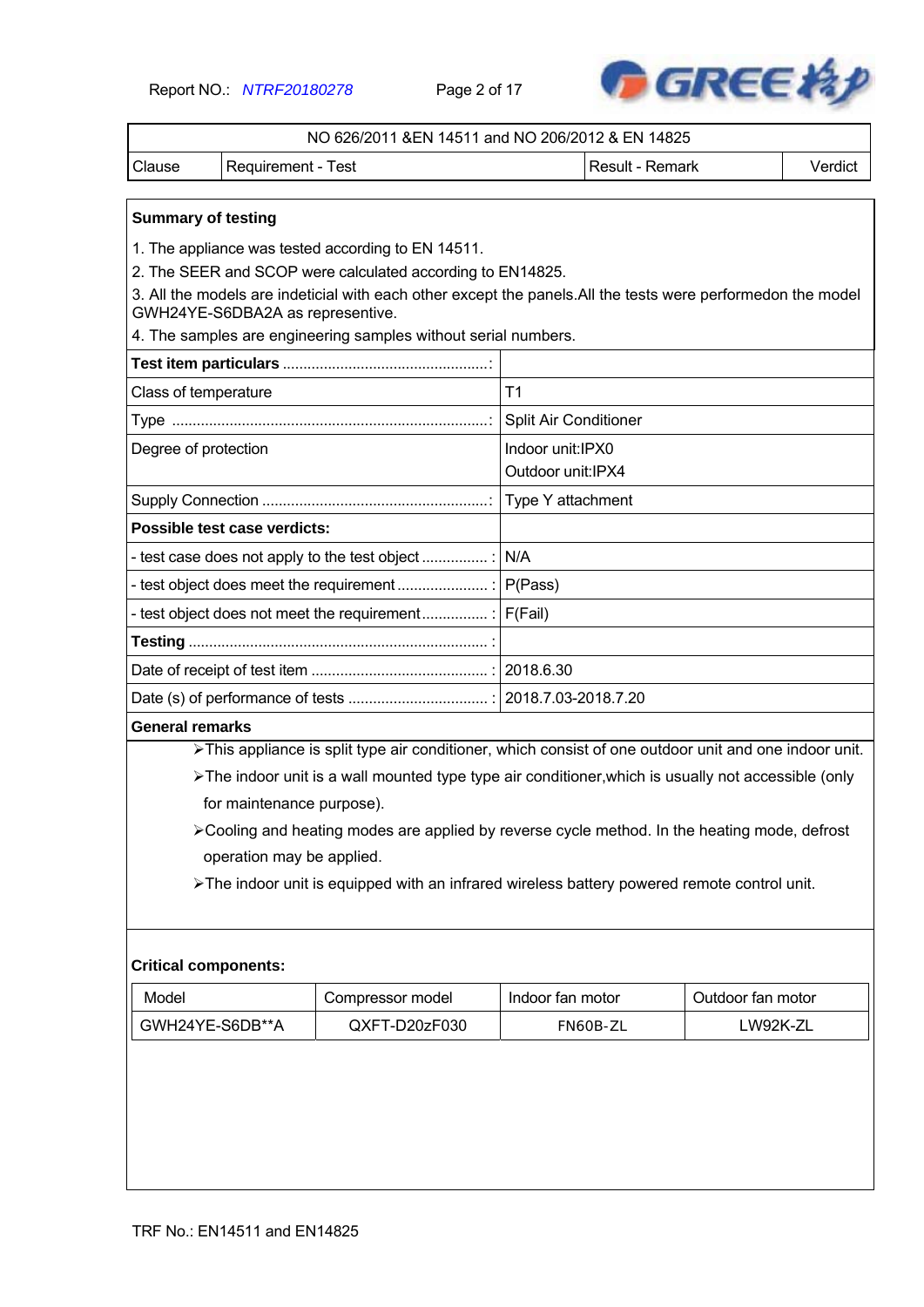Report NO.: *NTRF20180278* Page 3 of 17



|                                                   |                                                                                                                                                                                                                                                                                                                                                                                                                         |                                                                                    | NO 626/2011 &EN 14511 and NO 206/2012 & EN 14825                                                                                                                                                                                                                                                                                                                                                                           |                         |                                                                                                                                                                                                                                                                                                                                                                                                                                                                                                                                         |         |
|---------------------------------------------------|-------------------------------------------------------------------------------------------------------------------------------------------------------------------------------------------------------------------------------------------------------------------------------------------------------------------------------------------------------------------------------------------------------------------------|------------------------------------------------------------------------------------|----------------------------------------------------------------------------------------------------------------------------------------------------------------------------------------------------------------------------------------------------------------------------------------------------------------------------------------------------------------------------------------------------------------------------|-------------------------|-----------------------------------------------------------------------------------------------------------------------------------------------------------------------------------------------------------------------------------------------------------------------------------------------------------------------------------------------------------------------------------------------------------------------------------------------------------------------------------------------------------------------------------------|---------|
| Clause                                            | <b>Requirement - Test</b>                                                                                                                                                                                                                                                                                                                                                                                               |                                                                                    |                                                                                                                                                                                                                                                                                                                                                                                                                            |                         | Result - Remark                                                                                                                                                                                                                                                                                                                                                                                                                                                                                                                         | Verdict |
|                                                   |                                                                                                                                                                                                                                                                                                                                                                                                                         |                                                                                    |                                                                                                                                                                                                                                                                                                                                                                                                                            |                         |                                                                                                                                                                                                                                                                                                                                                                                                                                                                                                                                         |         |
| Rating labels and marking:<br><b>Match table:</b> |                                                                                                                                                                                                                                                                                                                                                                                                                         |                                                                                    |                                                                                                                                                                                                                                                                                                                                                                                                                            |                         |                                                                                                                                                                                                                                                                                                                                                                                                                                                                                                                                         |         |
| <b>Whole model</b>                                |                                                                                                                                                                                                                                                                                                                                                                                                                         | Indoor unit                                                                        |                                                                                                                                                                                                                                                                                                                                                                                                                            |                         | Outdoor unit                                                                                                                                                                                                                                                                                                                                                                                                                                                                                                                            |         |
| GWH24YE-S6DB**A                                   |                                                                                                                                                                                                                                                                                                                                                                                                                         |                                                                                    | GWH24YE-S6DB**A/I                                                                                                                                                                                                                                                                                                                                                                                                          |                         | GWH24YE-S6DB**A/O                                                                                                                                                                                                                                                                                                                                                                                                                                                                                                                       |         |
|                                                   | (**represent design code of different front panel;first*=A-Z, second*=1-9)                                                                                                                                                                                                                                                                                                                                              |                                                                                    |                                                                                                                                                                                                                                                                                                                                                                                                                            |                         |                                                                                                                                                                                                                                                                                                                                                                                                                                                                                                                                         |         |
|                                                   | The artwork below may be only a draft.                                                                                                                                                                                                                                                                                                                                                                                  |                                                                                    |                                                                                                                                                                                                                                                                                                                                                                                                                            |                         |                                                                                                                                                                                                                                                                                                                                                                                                                                                                                                                                         |         |
|                                                   | below except for the model name.                                                                                                                                                                                                                                                                                                                                                                                        |                                                                                    |                                                                                                                                                                                                                                                                                                                                                                                                                            |                         | The labels of other GWH24YE-S6DB**A are indetical to the representive model GWH24YE-S6DBA2A as                                                                                                                                                                                                                                                                                                                                                                                                                                          |         |
|                                                   | <b>GREE</b><br><b>SPLIT AIR CONDITIONER</b><br><b>INDOOR UNIT</b><br>Model<br>GWH24YE-S6DBA2A/I<br><b>Rated Voltage</b><br><b>Rated Frequency</b><br><b>Cooling Capacity</b><br><b>Heating Capacity</b><br><b>Air Flow Volume</b><br><b>Sound Pressure Level(H)</b><br>Weight<br><b>Manufactured Date</b><br>GREE ELECTRIC APPLIANCES, INC. OF ZHUHAI<br>Add: West Jinji Rd, Qianshan, Zhuhai, Guangdong, China, 519070 | $220 - 240V -$<br>$50/60$ Hz<br>7034W<br>7034W<br>$1200m^3/h$<br>46dB(A)<br>16.5kg | Model<br><b>Rated Voltage</b><br>220-240V~<br><b>Rated Frequency</b><br>50/60Hz<br><b>Climate Type</b><br>T <sub>1</sub><br>65kg<br>Weight<br>Isolation<br>Refrigerant<br>R32<br>2.00kg<br>Refri. Charge<br><b>GWP</b><br>675<br><b>Maximum Allowable Pressure</b><br><b>Operating Pressure (Discharge Side/Suction Side)</b><br>Manufactured Date<br>∈図<br>Add: West Jinji Rd, Qianshan, Zhuhai, Guangdong, China, 519070 |                         | <b>GREE</b> AIR CONDITIONER OUTDOOR UNIT<br>GWH24YE-S6DBA2A/O<br><b>Cooling Capacity</b><br>7034W<br>7034W<br><b>Heating Capacity</b><br><b>Cooling Power Input</b><br>1850W<br><b>Heating Power Input</b><br>1750W<br><b>Cooling Rated Input</b><br>3700W<br><b>Heating Rated Input</b><br>3800W<br>1.35tonnes<br>$CO2$ equivalent<br><b>Sound Pressure Level</b><br>58dB(A)<br>4.3MPa<br>4.3/2.5MPa<br><b>Moisture Protection</b><br>IPX4<br>Contains fluorinated greenhouse gases<br><b>GREE ELECTRIC APPLIANCES, INC. OF ZHUHAI</b> |         |
|                                                   |                                                                                                                                                                                                                                                                                                                                                                                                                         | <b>G</b> REE<br>GREE ELECTRIC APPLIANCES, INC. OF ZHUHAI                           | Model GWH24YE-S6DBA2A/O<br>GWH24YE-S6DBA2A/I                                                                                                                                                                                                                                                                                                                                                                               |                         |                                                                                                                                                                                                                                                                                                                                                                                                                                                                                                                                         |         |
|                                                   |                                                                                                                                                                                                                                                                                                                                                                                                                         | SEER (<br>D<br>kW 7,0<br><b>SEER 6,5</b><br>kWh/annum 377<br>4))<br>Ю<br>626/2011  | SCOP <sup>C</sup><br>A"<br>$\mathsf{A}^{\cdot}$<br>c<br>D<br>kW 7,0<br>7,0<br>$SCOP$ 5,3<br>4,1<br>kWh/annum 1849<br>2390<br>64dB<br>69dB<br>ENERGIA - EHEPTIA - ENEPTEIA - ENERGIJA - ENERGY - ENERGIE - ENERGI                                                                                                                                                                                                           | A<br>7,0<br>3,5<br>4200 |                                                                                                                                                                                                                                                                                                                                                                                                                                                                                                                                         |         |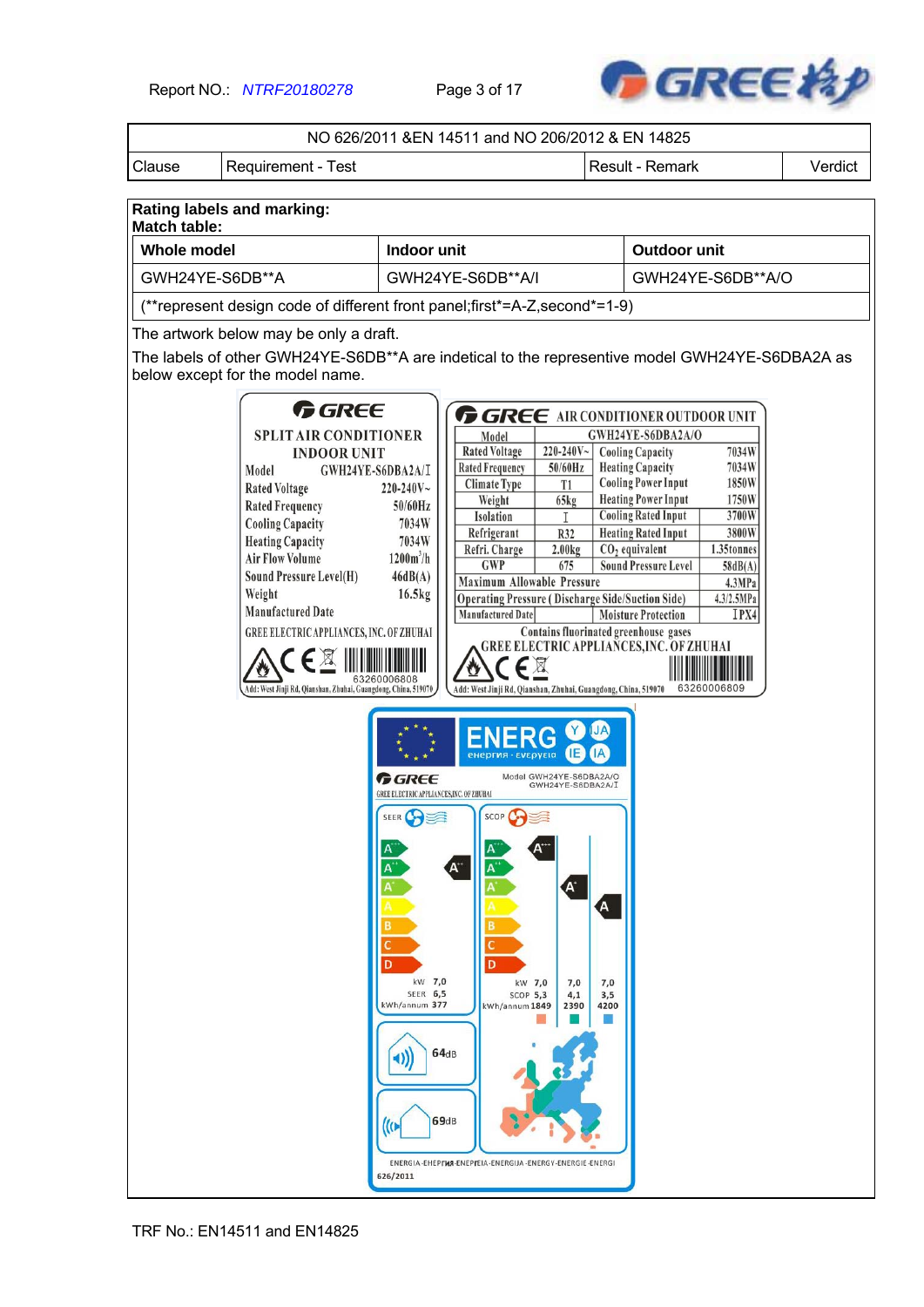Report NO.: *NTRF20180278* Page 4 of 17



### NO 626/2011 &EN 14511 and NO 206/2012 & EN 14825

Clause | Requirement - Test | Next | Result - Remark | Verdict

|                                        |                                                                                                                                                                                                                                                                                                                                    | COMMISSION REGULATION (EU) No 206/2012                                                           |                                           |                |                                                                                                                                                                                                                                                                                                           |           |     |  |
|----------------------------------------|------------------------------------------------------------------------------------------------------------------------------------------------------------------------------------------------------------------------------------------------------------------------------------------------------------------------------------|--------------------------------------------------------------------------------------------------|-------------------------------------------|----------------|-----------------------------------------------------------------------------------------------------------------------------------------------------------------------------------------------------------------------------------------------------------------------------------------------------------|-----------|-----|--|
| Article 1                              | Subject matter and scope                                                                                                                                                                                                                                                                                                           |                                                                                                  |                                           |                |                                                                                                                                                                                                                                                                                                           |           | P   |  |
| 1                                      | This Regulation establishes<br>eco-design requirements for<br>the placing on the market of<br>electric mains-operated air<br>conditioners with a rated<br>capacity of $\leq 12$ kW for<br>cooling, or heating if the<br>product has no cooling<br>function, and comfort fans<br>with an electric fan power<br>input $\leq 125W$ .  | Air conditioner<br>Rated capacity $\leq 12$ kW                                                   |                                           |                |                                                                                                                                                                                                                                                                                                           |           | P   |  |
| $\overline{2}$<br>Article 2            | This Regulation shall not<br>apply to: (a) appliances that<br>use non-electric energy<br>sources; (b) air conditioners of<br>which the condenser-side or<br>evaporator-side, or both, do<br>not use air for heat transfer<br>medium.<br>Definitions For the purposes of this Regulation, the definitions in Article 2 of Directive |                                                                                                  |                                           |                |                                                                                                                                                                                                                                                                                                           |           | N/A |  |
|                                        | 2009/125/EC of the European Parliament and of the Council shall apply.                                                                                                                                                                                                                                                             |                                                                                                  |                                           |                |                                                                                                                                                                                                                                                                                                           |           |     |  |
| Article 3                              | Ecodesign requirements and timetable                                                                                                                                                                                                                                                                                               |                                                                                                  |                                           |                |                                                                                                                                                                                                                                                                                                           |           | P   |  |
| 1                                      | The ecodesign requirements<br>for air conditioners and<br>comfort fans are set out in<br>Annex I.                                                                                                                                                                                                                                  |                                                                                                  |                                           |                |                                                                                                                                                                                                                                                                                                           |           |     |  |
| $\overline{2}$                         | Each ecodesign requirement<br>shall apply in accordance with<br>the following timetable:                                                                                                                                                                                                                                           | See table 1                                                                                      |                                           |                |                                                                                                                                                                                                                                                                                                           |           | P   |  |
|                                        |                                                                                                                                                                                                                                                                                                                                    |                                                                                                  | Double duct air conditioners<br>EER rated | COP rated      | Single duct air conditioner<br><b>EER</b> rated                                                                                                                                                                                                                                                           | COP rated | N/A |  |
|                                        |                                                                                                                                                                                                                                                                                                                                    | If GWP of<br>refrigerant >150                                                                    | 2,40                                      | 2,36           | 2,40                                                                                                                                                                                                                                                                                                      | 1,80      |     |  |
|                                        | From 1 January 2013: single                                                                                                                                                                                                                                                                                                        | If GWP of<br>refrigerant ≤150                                                                    | 2,16                                      | 2,12           | 2,16                                                                                                                                                                                                                                                                                                      | 1,62      |     |  |
|                                        | duct and double duct air<br>conditioners shall correspond                                                                                                                                                                                                                                                                          |                                                                                                  |                                           |                |                                                                                                                                                                                                                                                                                                           |           |     |  |
| single duct                            | to requirements as indicated                                                                                                                                                                                                                                                                                                       | Power consumption of equipment in any off-mode<br>Off mode<br>condition shall not exceed 1,00 W. |                                           |                |                                                                                                                                                                                                                                                                                                           |           |     |  |
| and double<br>duct air<br>conditioners | in Annex I, point 2(a).                                                                                                                                                                                                                                                                                                            |                                                                                                  |                                           | exceed 1,00 W. | The power consumption of equipment in any<br>condition providing only a reactivation function, or<br>providing only a reactivation function and a mere<br>indication of enabled reactivation function, shall not                                                                                          |           |     |  |
|                                        |                                                                                                                                                                                                                                                                                                                                    | Standby mode                                                                                     |                                           |                | The power consumption of equipment in any<br>condition providing only information or status<br>display, or providing only a combination of<br>reactivation function and information or status<br>display, shall not exceed 2,00 W.                                                                        |           |     |  |
|                                        |                                                                                                                                                                                                                                                                                                                                    | Availability of standby and/or off mode                                                          |                                           | power source.  | Equipment shall, except where this is inappropriate<br>for the intended use, provide off mode and/or<br>standby mode, and/or another condition which does<br>not exceed the applicable power consumption<br>requirements for off mode and/or standby mode<br>when the equipment is connected to the mains |           |     |  |
|                                        |                                                                                                                                                                                                                                                                                                                                    |                                                                                                  | Indoor sound power level in dB(A)         |                |                                                                                                                                                                                                                                                                                                           |           |     |  |
|                                        |                                                                                                                                                                                                                                                                                                                                    |                                                                                                  |                                           | 65             |                                                                                                                                                                                                                                                                                                           |           |     |  |
|                                        |                                                                                                                                                                                                                                                                                                                                    |                                                                                                  |                                           |                |                                                                                                                                                                                                                                                                                                           |           |     |  |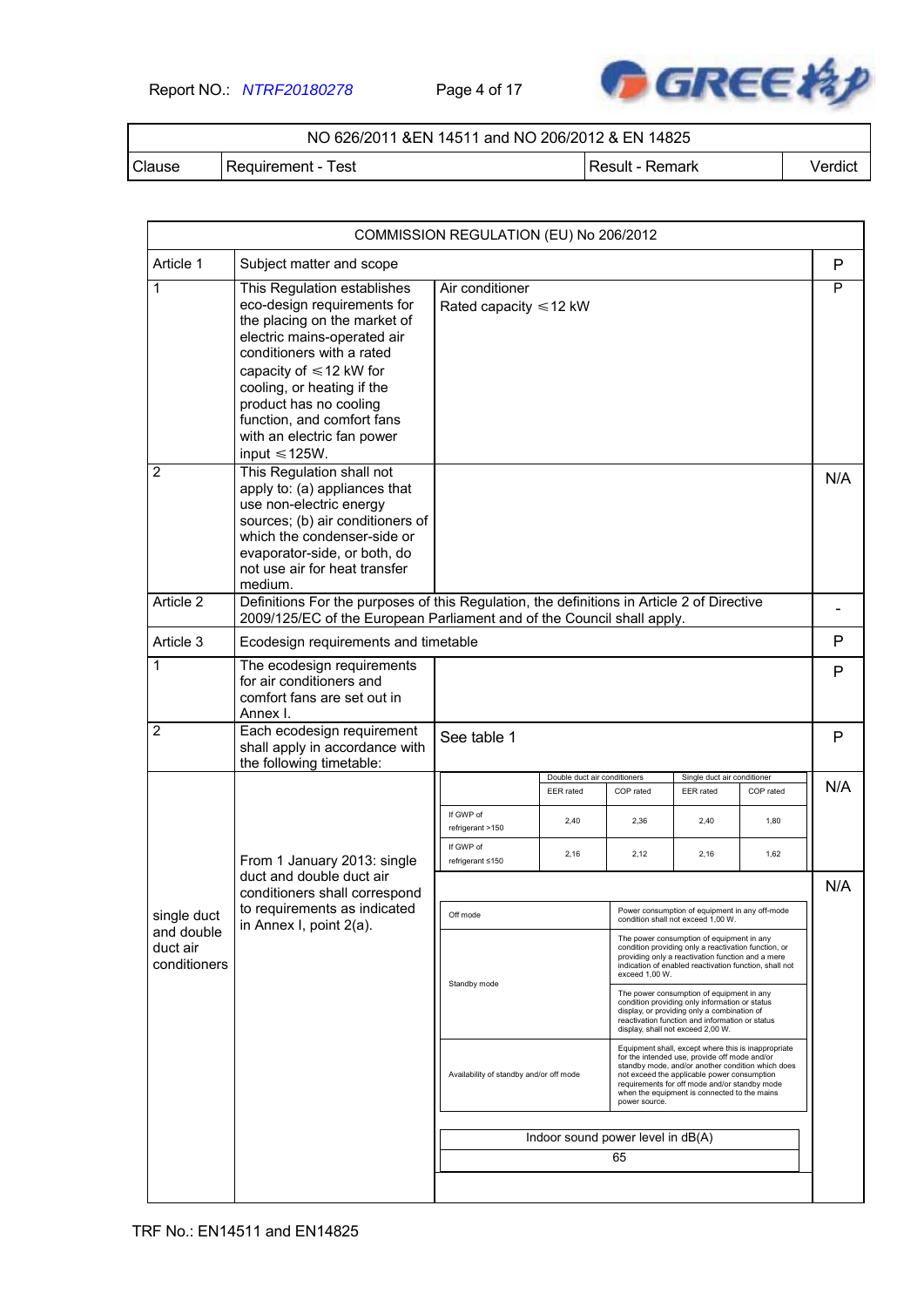Report NO.: *NTRF20180278* Page 5 of 17



### NO 626/2011 &EN 14511 and NO 206/2012 & EN 14825

Clause | Requirement - Test | Next | Result - Remark | Verdict

|                           |                                                                                                                                                                                                                                | Requirements for maximum power consumption in off-mode and standby mode          |                  |                                                    |                                         |                                 |                                                                                                                                                                                                                                                                                                                                                                                                                                                                                                                                                                                                                                                                                                                                 |                                 |                                                 | N/A |   |
|---------------------------|--------------------------------------------------------------------------------------------------------------------------------------------------------------------------------------------------------------------------------|----------------------------------------------------------------------------------|------------------|----------------------------------------------------|-----------------------------------------|---------------------------------|---------------------------------------------------------------------------------------------------------------------------------------------------------------------------------------------------------------------------------------------------------------------------------------------------------------------------------------------------------------------------------------------------------------------------------------------------------------------------------------------------------------------------------------------------------------------------------------------------------------------------------------------------------------------------------------------------------------------------------|---------------------------------|-------------------------------------------------|-----|---|
|                           |                                                                                                                                                                                                                                | Off mode                                                                         |                  |                                                    |                                         |                                 | mode condition shall not exceed 0,50 W.                                                                                                                                                                                                                                                                                                                                                                                                                                                                                                                                                                                                                                                                                         |                                 | Power consumption of equipment in any off-      |     |   |
|                           | From 1 January 2014, single<br>duct and double duct air<br>conditioners and comfort fans<br>shall correspond to<br>requirements as indicated in                                                                                | Standby mode                                                                     |                  |                                                    |                                         |                                 | The power consumption of equipment in any<br>condition providing only a reactivation function,<br>or providing only a reactivation function and a<br>mere indication of enabled reactivation function,<br>shall not exceed 0.50 W.<br>The power consumption of equipment in any<br>condition providing only information or status                                                                                                                                                                                                                                                                                                                                                                                               |                                 |                                                 |     |   |
|                           | Table 7 below, calculated in<br>accordance with Annex II.                                                                                                                                                                      |                                                                                  |                  |                                                    |                                         |                                 | display, or providing only a combination of<br>display, shall not exceed 1,00 W.                                                                                                                                                                                                                                                                                                                                                                                                                                                                                                                                                                                                                                                |                                 | reactivation function and information or status |     |   |
|                           |                                                                                                                                                                                                                                | Availability of standby and/or off mode                                          |                  |                                                    |                                         |                                 | Equipment shall, except where this is<br>inappropriate for the intended use, provide off<br>mode and/or standby mode, and/or another<br>condition which does not exceed the applicable<br>power consumption requirements for off mode<br>and/or standby mode when the equipment is<br>connected to the mains power source.                                                                                                                                                                                                                                                                                                                                                                                                      |                                 |                                                 |     |   |
|                           |                                                                                                                                                                                                                                | Power management                                                                 |                  |                                                    |                                         |                                 | When equipment is not providing the main<br>function, or when other energy- using product(s)<br>are not dependent on its functions, equipment<br>shall, unless inappropriate for the intended use,<br>offer a power management function, or a similar<br>function, that switches equipment after the<br>shortest possible period of time appropriate for<br>the intended use of the equipment,<br>automatically into: - standby mode, or - off<br>mode, or - another condition which does not<br>exceed the applicable power consumption<br>requirements for off mode and/or standby mode<br>when the equipment is connected to the mains<br>power source. The power management function<br>shall be activated before delivery. |                                 |                                                 |     |   |
|                           |                                                                                                                                                                                                                                | Requirements for minimum energy efficiency                                       |                  |                                                    |                                         |                                 |                                                                                                                                                                                                                                                                                                                                                                                                                                                                                                                                                                                                                                                                                                                                 |                                 |                                                 |     | P |
|                           | From 1 January 2013: (a) air                                                                                                                                                                                                   | <b>SEER</b><br>If GWP of refrigerant                                             |                  |                                                    |                                         |                                 |                                                                                                                                                                                                                                                                                                                                                                                                                                                                                                                                                                                                                                                                                                                                 | SCOP (Average heating season)   |                                                 |     |   |
| except                    | conditioners, except single<br>and double duct air<br>conditioners, shall correspond<br>to requirements as indicated<br>in Annex I, point 2(b) and<br>points $3(a)$ , $3(b)$ , $3(c)$ ; $(b)$<br>single ducts and double ducts | 3,60<br>> 150                                                                    |                  |                                                    |                                         | 3,40                            |                                                                                                                                                                                                                                                                                                                                                                                                                                                                                                                                                                                                                                                                                                                                 |                                 |                                                 |     |   |
| single and<br>double duct |                                                                                                                                                                                                                                | If GWP of refrigerant<br>3,24<br>$\leq 150$                                      |                  |                                                    |                                         |                                 | 3,06                                                                                                                                                                                                                                                                                                                                                                                                                                                                                                                                                                                                                                                                                                                            |                                 |                                                 |     |   |
| air<br>conditioners       |                                                                                                                                                                                                                                | Requirements for maximum sound power level                                       |                  |                                                    |                                         |                                 |                                                                                                                                                                                                                                                                                                                                                                                                                                                                                                                                                                                                                                                                                                                                 |                                 |                                                 | P   |   |
|                           | shall correspond to<br>requirements as indicated in                                                                                                                                                                            | Rated capacity <6KW                                                              |                  |                                                    |                                         |                                 | 6 <rated capacity≤12kw<="" td=""><td></td><td></td></rated>                                                                                                                                                                                                                                                                                                                                                                                                                                                                                                                                                                                                                                                                     |                                 |                                                 |     |   |
|                           | Annex I, points 3(a), 3(b),<br>3(d); (c) comfort fans shall<br>correspond to requirements<br>as indicated in Annex I, points                                                                                                   | Outdoor sound<br>Indoor sound power<br>power level in<br>level in dB(A)<br>dB(A) |                  |                                                    | Indoor sound<br>power level in<br>dB(A) |                                 | Outdoor sound<br>power level in<br>dB(A)                                                                                                                                                                                                                                                                                                                                                                                                                                                                                                                                                                                                                                                                                        |                                 |                                                 |     |   |
|                           | 3(a), 3(b), 3(e).                                                                                                                                                                                                              | 60                                                                               |                  |                                                    | 65                                      |                                 | 65                                                                                                                                                                                                                                                                                                                                                                                                                                                                                                                                                                                                                                                                                                                              |                                 | 70                                              |     |   |
|                           |                                                                                                                                                                                                                                |                                                                                  |                  |                                                    |                                         |                                 | Requirements for minimum energy efficiency                                                                                                                                                                                                                                                                                                                                                                                                                                                                                                                                                                                                                                                                                      |                                 |                                                 |     |   |
|                           | From 1 January 2014: (a) air                                                                                                                                                                                                   |                                                                                  | air conditioners | Air conditioners, except<br>double and single duct |                                         | Double duct air<br>conditioners |                                                                                                                                                                                                                                                                                                                                                                                                                                                                                                                                                                                                                                                                                                                                 | Single duct air<br>conditioners |                                                 |     | P |
|                           | conditioners shall correspond<br>to ecodesign requirements as                                                                                                                                                                  |                                                                                  | <b>SEER</b>      | SCOP(heating<br>season:<br>Average)                |                                         | EER<br>rated                    | COPrated                                                                                                                                                                                                                                                                                                                                                                                                                                                                                                                                                                                                                                                                                                                        | EERrated                        | COPrated                                        |     |   |
|                           | indicated in Annex I, point<br>$2(c)$ ; (b) single duct and<br>double duct air conditioners                                                                                                                                    | If GWP of<br>refrigerant<br>> 150 for<br>$< 6$ kW                                | 4,60             | 3,80                                               |                                         | 2,60                            | 2,60                                                                                                                                                                                                                                                                                                                                                                                                                                                                                                                                                                                                                                                                                                                            | 2,60                            | 2,04                                            |     |   |
|                           | shall correspond to<br>requirements as indicated in<br>Annex I, point 2(d).                                                                                                                                                    | If GWP of<br>refrigerant<br>$\leq 150$ for<br>$< 6$ kW                           | 4,14             | 3,42                                               |                                         | 2,34                            | 2,34                                                                                                                                                                                                                                                                                                                                                                                                                                                                                                                                                                                                                                                                                                                            | 2,34                            | 1,84                                            |     |   |
|                           |                                                                                                                                                                                                                                | If GWP of<br>refrigerant<br>$>150$ for<br>6-12 kW                                | 4,30             | 3,80                                               |                                         | 2,60                            | 2,60                                                                                                                                                                                                                                                                                                                                                                                                                                                                                                                                                                                                                                                                                                                            | 2,60                            | 2,04                                            |     |   |
|                           |                                                                                                                                                                                                                                | If GWP of<br>refrigerant<br>$\leq$ 150 for<br>6-12 kW                            | 3,87             | 3,42                                               |                                         | 2,34                            | 2,34                                                                                                                                                                                                                                                                                                                                                                                                                                                                                                                                                                                                                                                                                                                            | 2,34                            | 1,84                                            |     |   |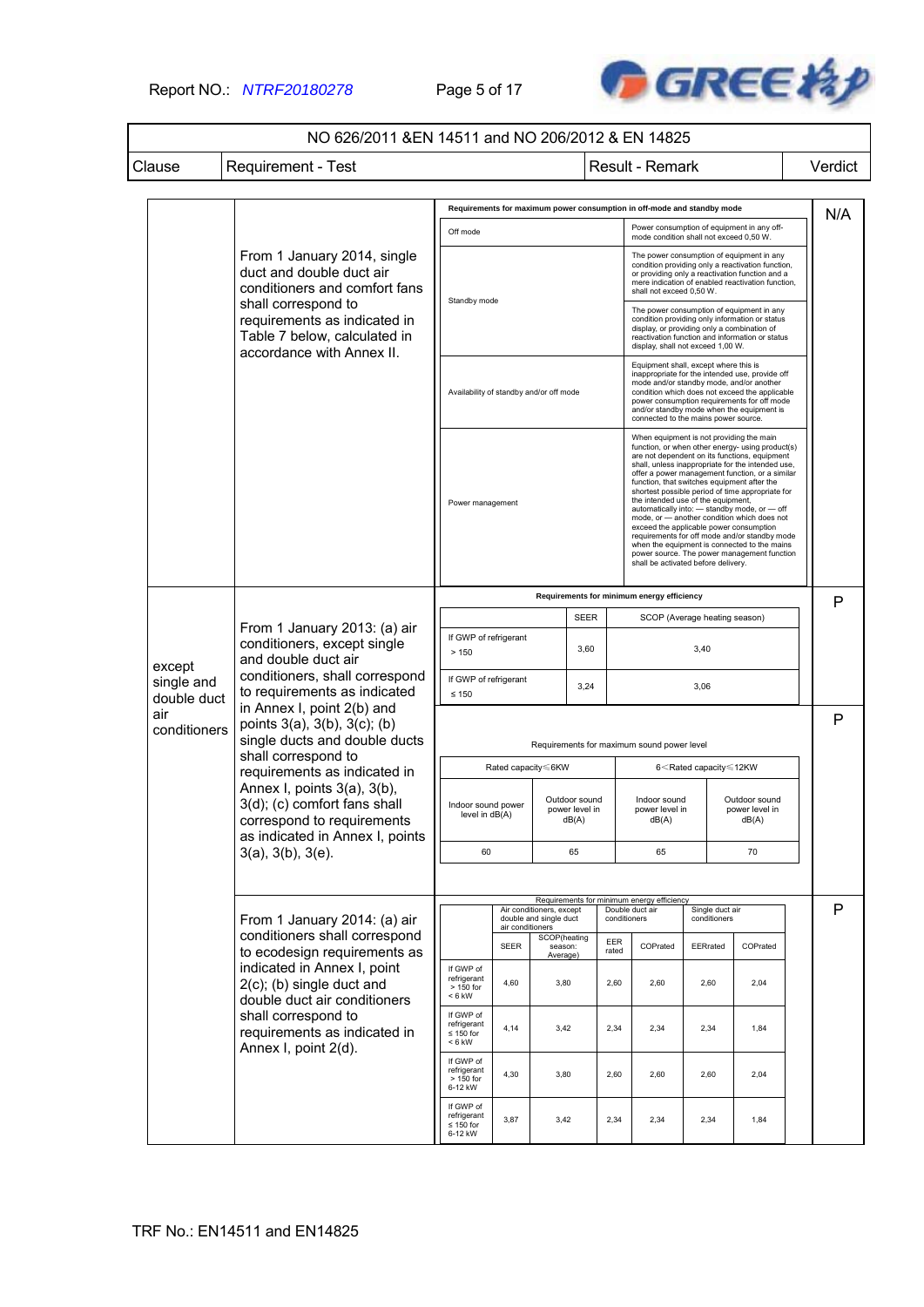

|                             |                                                                                                                                                                                                                                                                                                  | NO 626/2011 & EN 14511 and NO 206/2012 & EN 14825                                                                                                                                                                                                                                                                                                                                                                                                                                                                                                                                                                                                                                                                                                                                                                                                                                                                                 |         |
|-----------------------------|--------------------------------------------------------------------------------------------------------------------------------------------------------------------------------------------------------------------------------------------------------------------------------------------------|-----------------------------------------------------------------------------------------------------------------------------------------------------------------------------------------------------------------------------------------------------------------------------------------------------------------------------------------------------------------------------------------------------------------------------------------------------------------------------------------------------------------------------------------------------------------------------------------------------------------------------------------------------------------------------------------------------------------------------------------------------------------------------------------------------------------------------------------------------------------------------------------------------------------------------------|---------|
| Clause                      | <b>Requirement - Test</b>                                                                                                                                                                                                                                                                        | Result - Remark                                                                                                                                                                                                                                                                                                                                                                                                                                                                                                                                                                                                                                                                                                                                                                                                                                                                                                                   | Verdict |
| $\ensuremath{\mathsf{3}}$   | Compliance with ecodesign<br>requirements shall be<br>measured and calculated in<br>accordance with requirements<br>set out in Annex II.                                                                                                                                                         |                                                                                                                                                                                                                                                                                                                                                                                                                                                                                                                                                                                                                                                                                                                                                                                                                                                                                                                                   | P       |
| Article 4                   | Conformity assessment                                                                                                                                                                                                                                                                            |                                                                                                                                                                                                                                                                                                                                                                                                                                                                                                                                                                                                                                                                                                                                                                                                                                                                                                                                   | P       |
| 1                           | The conformity assessment<br>procedure referred to in Article<br>8 of Directive 2009/125/EC<br>shall be the internal design<br>control set out in Annex IV to<br>that Directive or the<br>management system set out<br>in Annex V to that Directive.                                             |                                                                                                                                                                                                                                                                                                                                                                                                                                                                                                                                                                                                                                                                                                                                                                                                                                                                                                                                   | P       |
| $\overline{2}$<br>Article 5 | For the purposes of<br>conformity assessment<br>pursuant to Article 8 of<br>Directive 2009/125/EC, the<br>technical documen-tation file<br>shall contain the results of the<br>calculation set out in Annex II<br>to this Regulation.<br>Verification procedure for market surveillance purposes |                                                                                                                                                                                                                                                                                                                                                                                                                                                                                                                                                                                                                                                                                                                                                                                                                                                                                                                                   | P       |
|                             |                                                                                                                                                                                                                                                                                                  | Member States shall apply the verification procedure described in Annex III to this                                                                                                                                                                                                                                                                                                                                                                                                                                                                                                                                                                                                                                                                                                                                                                                                                                               | P       |
|                             | Regulation.                                                                                                                                                                                                                                                                                      | Regulation when performing the market surveillance checks referred to in Article 3(2) of<br>Directive 2009/125/EC for compliance with requirements set out in Annex I to this                                                                                                                                                                                                                                                                                                                                                                                                                                                                                                                                                                                                                                                                                                                                                     | P       |
| Article 6                   | <b>Benchmarks</b>                                                                                                                                                                                                                                                                                |                                                                                                                                                                                                                                                                                                                                                                                                                                                                                                                                                                                                                                                                                                                                                                                                                                                                                                                                   |         |
|                             |                                                                                                                                                                                                                                                                                                  | The indicative benchmarks for best-performing air conditioners available on the market at<br>the time of entry into force of this Regulation are set out in Annex IV.                                                                                                                                                                                                                                                                                                                                                                                                                                                                                                                                                                                                                                                                                                                                                             |         |
| Article 7                   | Revision                                                                                                                                                                                                                                                                                         |                                                                                                                                                                                                                                                                                                                                                                                                                                                                                                                                                                                                                                                                                                                                                                                                                                                                                                                                   |         |
|                             | calculation<br>seasons.                                                                                                                                                                                                                                                                          | The Commission shall review this Regulation in the light of technological progress and<br>present the result of this review to the Ecodesign Consultation Forum no later than 5 years<br>from the date of the entry into force of this Regulation. The review shall in particular assess<br>the efficiency and sound power level requirements, the approach to promote the use of low-<br>global warming potential (GWP) refrigerants and the scope of the Regulation for air<br>conditioners and possible changes in market share of types of appliances, including air<br>conditioners above 12 kW rated output power. The review shall also assess the<br>appropriateness of the standby and off mode requirements, seasonal calculation and<br>measurement method, including considerations on the development of a possible seasonal<br>and measurement method for all air conditioners in the scope for cooling and heating |         |
| Article 8                   | Entry into force and application                                                                                                                                                                                                                                                                 |                                                                                                                                                                                                                                                                                                                                                                                                                                                                                                                                                                                                                                                                                                                                                                                                                                                                                                                                   | P       |
|                             | Official Journal of the European Union.<br>2. It shall apply from 1 January 2013.                                                                                                                                                                                                                | 1. This Regulation shall enter into force on the 20th day following its publication in the                                                                                                                                                                                                                                                                                                                                                                                                                                                                                                                                                                                                                                                                                                                                                                                                                                        | P       |
| Annex I                     | Ecodesign requirements                                                                                                                                                                                                                                                                           |                                                                                                                                                                                                                                                                                                                                                                                                                                                                                                                                                                                                                                                                                                                                                                                                                                                                                                                                   | P       |
| 1                           | Definitions applicable for the<br>purposes of the annexes                                                                                                                                                                                                                                        |                                                                                                                                                                                                                                                                                                                                                                                                                                                                                                                                                                                                                                                                                                                                                                                                                                                                                                                                   | P       |
| 2                           | Requirements for minimum<br>energy efficiency, maximum<br>power consumption in off-<br>mode and standby mode and<br>for maximum sound power<br>level                                                                                                                                             |                                                                                                                                                                                                                                                                                                                                                                                                                                                                                                                                                                                                                                                                                                                                                                                                                                                                                                                                   | P       |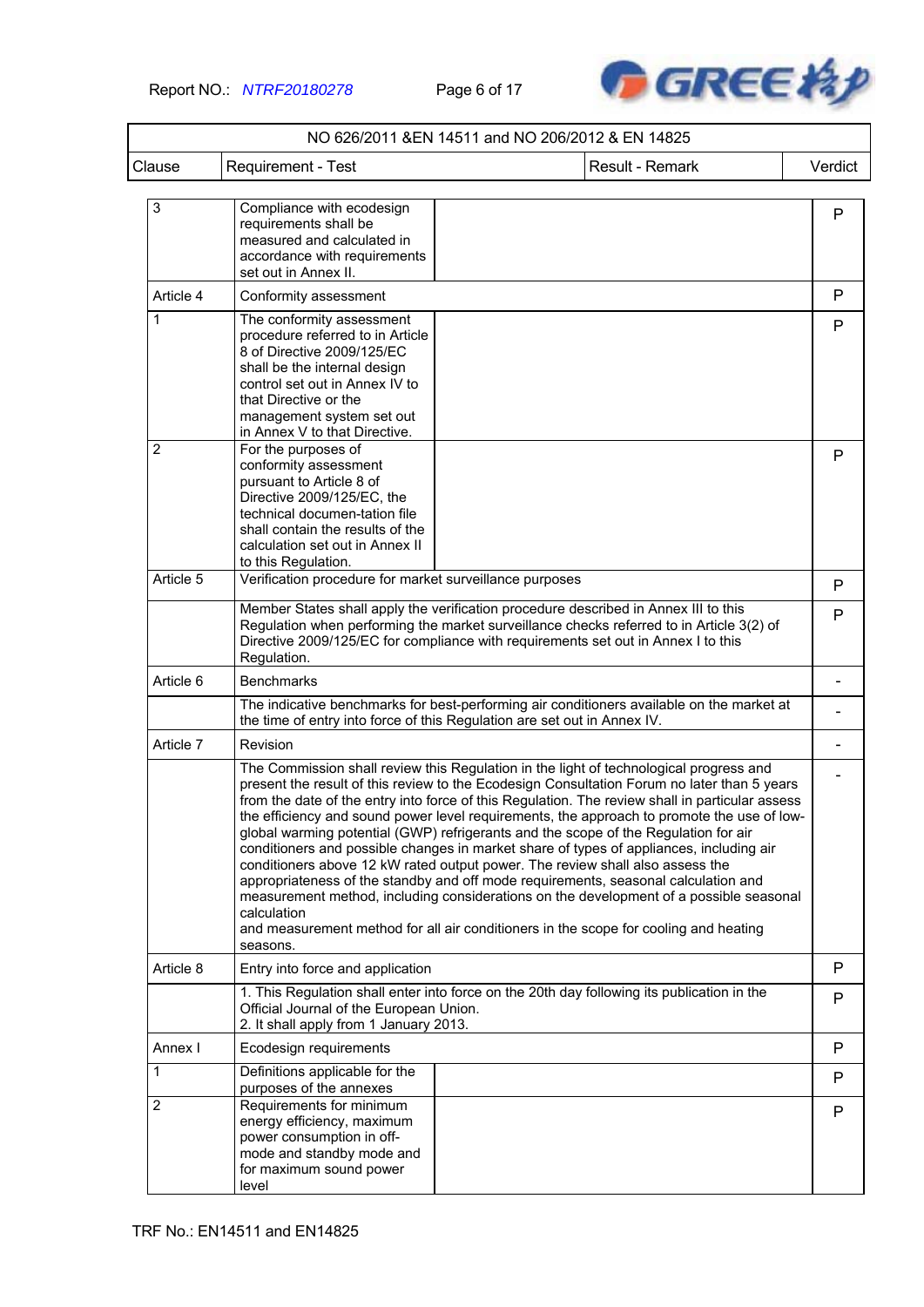

|        | NO 626/2011 & EN 14511 and NO 206/2012 & EN 14825                                                                                                                                                              |                                                                                                                                                                                                                                                    |                                                                                                                   |                                          |                                                                                                                                                                                                                                    |                                                                                                                                                                                                                                                                                                                            |                                                                     |                                          |         |  |
|--------|----------------------------------------------------------------------------------------------------------------------------------------------------------------------------------------------------------------|----------------------------------------------------------------------------------------------------------------------------------------------------------------------------------------------------------------------------------------------------|-------------------------------------------------------------------------------------------------------------------|------------------------------------------|------------------------------------------------------------------------------------------------------------------------------------------------------------------------------------------------------------------------------------|----------------------------------------------------------------------------------------------------------------------------------------------------------------------------------------------------------------------------------------------------------------------------------------------------------------------------|---------------------------------------------------------------------|------------------------------------------|---------|--|
| Clause | <b>Requirement - Test</b>                                                                                                                                                                                      |                                                                                                                                                                                                                                                    |                                                                                                                   |                                          |                                                                                                                                                                                                                                    | Result - Remark                                                                                                                                                                                                                                                                                                            |                                                                     |                                          | Verdict |  |
|        | (a) From 1 January 2013,                                                                                                                                                                                       |                                                                                                                                                                                                                                                    |                                                                                                                   | Double duct air conditioners             |                                                                                                                                                                                                                                    |                                                                                                                                                                                                                                                                                                                            | Single duct air conditioner                                         |                                          | N/A     |  |
|        | single duct and double duct<br>air conditioners shall                                                                                                                                                          |                                                                                                                                                                                                                                                    | <b>EER</b> rated                                                                                                  |                                          | COP rated                                                                                                                                                                                                                          |                                                                                                                                                                                                                                                                                                                            | <b>EER</b> rated                                                    | COP rated                                |         |  |
|        | correspond to requirements<br>as indicated in Tables 1, 2                                                                                                                                                      | If GWP of<br>$refriqerant$ >1<br>50                                                                                                                                                                                                                |                                                                                                                   | 2,40                                     |                                                                                                                                                                                                                                    | 2,36                                                                                                                                                                                                                                                                                                                       | 2,40                                                                | 1,80                                     |         |  |
|        | and 3 below, calculated in<br>accordance with Annex II.<br>Single duct and double duct<br>air conditioners and comfort                                                                                         | If GWP of<br>refrigerant<br>≤150                                                                                                                                                                                                                   |                                                                                                                   | 2,16                                     |                                                                                                                                                                                                                                    | 2,12                                                                                                                                                                                                                                                                                                                       | 2,16                                                                | 1,62                                     |         |  |
|        | fans shall fulfil the<br>requirements on standby and                                                                                                                                                           | Off mode                                                                                                                                                                                                                                           |                                                                                                                   |                                          | Power consumption of equipment in any off-mode<br>condition shall not exceed 1,00 W.                                                                                                                                               |                                                                                                                                                                                                                                                                                                                            |                                                                     |                                          | N/A     |  |
|        | off mode as indicated in Table<br>2 below. The requirements on<br>minimum energy efficiency<br>and maximum sound power<br>shall relate to the standard<br>rating conditions specified in<br>Annex II, Table 2. |                                                                                                                                                                                                                                                    |                                                                                                                   |                                          | The power consumption of equipment in any<br>condition providing only a reactivation function, or<br>providing only a reactivation function and a mere<br>indication of enabled reactivation function, shall not<br>exceed 1,00 W. |                                                                                                                                                                                                                                                                                                                            |                                                                     |                                          |         |  |
|        |                                                                                                                                                                                                                | Standby mode<br>The power consumption of equipment in any<br>condition providing only information or status<br>display, or providing only a combination of<br>reactivation function and information or status<br>display, shall not exceed 2,00 W. |                                                                                                                   |                                          |                                                                                                                                                                                                                                    |                                                                                                                                                                                                                                                                                                                            |                                                                     |                                          |         |  |
|        |                                                                                                                                                                                                                | Availability of standby and/or off mode                                                                                                                                                                                                            |                                                                                                                   |                                          |                                                                                                                                                                                                                                    | Equipment shall, except where this is inappropriate<br>for the intended use, provide off mode and/or<br>standby mode, and/or another condition which does<br>not exceed the applicable power consumption<br>requirements for off mode and/or standby mode<br>when the equipment is connected to the mains<br>power source. |                                                                     |                                          |         |  |
|        |                                                                                                                                                                                                                | Indoor sound power level in dB(A)                                                                                                                                                                                                                  |                                                                                                                   |                                          |                                                                                                                                                                                                                                    |                                                                                                                                                                                                                                                                                                                            |                                                                     |                                          |         |  |
|        |                                                                                                                                                                                                                |                                                                                                                                                                                                                                                    |                                                                                                                   |                                          | 65                                                                                                                                                                                                                                 |                                                                                                                                                                                                                                                                                                                            |                                                                     |                                          |         |  |
|        | (b) From 1 January 2013, air                                                                                                                                                                                   | Requirements for minimum energy efficiency                                                                                                                                                                                                         |                                                                                                                   |                                          |                                                                                                                                                                                                                                    |                                                                                                                                                                                                                                                                                                                            |                                                                     |                                          | P       |  |
|        | conditioners, except single<br>and double duct air                                                                                                                                                             |                                                                                                                                                                                                                                                    |                                                                                                                   | <b>SEER</b>                              |                                                                                                                                                                                                                                    |                                                                                                                                                                                                                                                                                                                            | SCOP (Average heating season)                                       |                                          |         |  |
|        | conditioners, shall correspond<br>to minimum energy efficiency                                                                                                                                                 | If GWP of refrigerant ><br>150                                                                                                                                                                                                                     |                                                                                                                   | 3,60                                     |                                                                                                                                                                                                                                    |                                                                                                                                                                                                                                                                                                                            | 3,40                                                                |                                          |         |  |
|        | and maximum sound power<br>level requirements as                                                                                                                                                               | If GWP of refrigerant ≤<br>150                                                                                                                                                                                                                     |                                                                                                                   | 3,24                                     |                                                                                                                                                                                                                                    |                                                                                                                                                                                                                                                                                                                            | 3,06                                                                |                                          |         |  |
|        | indicated in Tables 4 and 5<br>below, calculated in                                                                                                                                                            |                                                                                                                                                                                                                                                    | Requirements for maximum sound power level                                                                        |                                          |                                                                                                                                                                                                                                    |                                                                                                                                                                                                                                                                                                                            |                                                                     | P                                        |         |  |
|        | accordance with Annex II. The                                                                                                                                                                                  |                                                                                                                                                                                                                                                    | Rated capacity ≤6KW                                                                                               |                                          |                                                                                                                                                                                                                                    |                                                                                                                                                                                                                                                                                                                            | 6 <rated 12kw<="" capacity="" td="" ≤=""><td></td><td></td></rated> |                                          |         |  |
|        | requirements on energy<br>efficiency shall take into<br>account the reference design<br>conditions specified in Annex<br>II, Table 3 using the 'Average'                                                       | Indoor sound<br>power level in<br>dB(A)                                                                                                                                                                                                            |                                                                                                                   | Outdoor<br>sound power<br>level in dB(A) |                                                                                                                                                                                                                                    | Indoor sound<br>power level in<br>dB(A)                                                                                                                                                                                                                                                                                    |                                                                     | Outdoor sound<br>power level in<br>dB(A) |         |  |
|        |                                                                                                                                                                                                                | 60                                                                                                                                                                                                                                                 |                                                                                                                   | 65                                       |                                                                                                                                                                                                                                    | 65                                                                                                                                                                                                                                                                                                                         |                                                                     | 70                                       |         |  |
|        | heating season where<br>applicable. The requirements<br>on sound power shall relate to<br>the standard rating conditions<br>specified in Annex II, Table 2                                                     |                                                                                                                                                                                                                                                    | Sound power level test result according to EN 12102-<br>$1:2017$ :<br>Indoor:<br>64 dB(A)<br>Outdoor:<br>69 dB(A) |                                          |                                                                                                                                                                                                                                    |                                                                                                                                                                                                                                                                                                                            |                                                                     |                                          |         |  |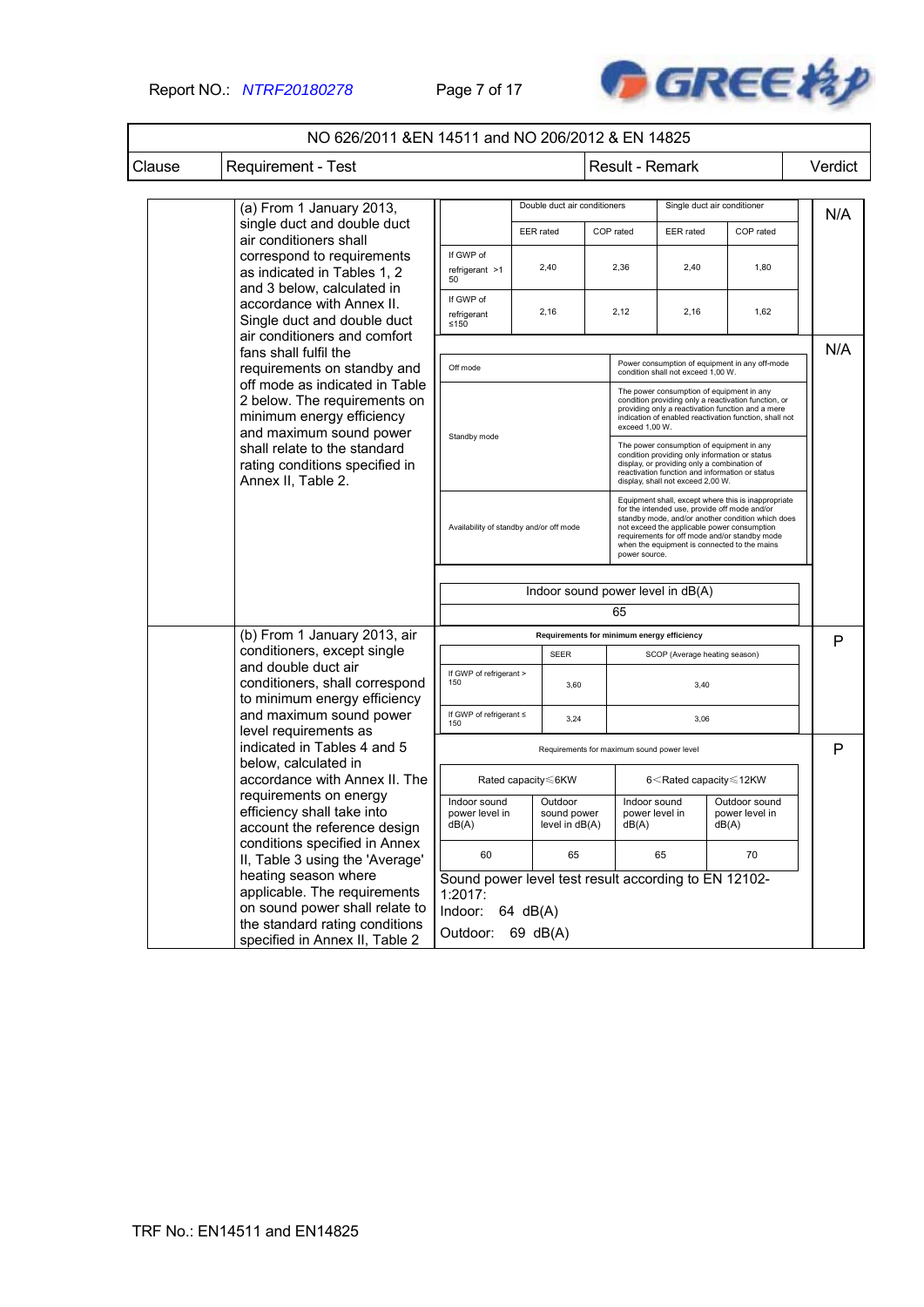### Report NO.: *NTRF20180278* Page 8 of 17



|        | NO 626/2011 & EN 14511 and NO 206/2012 & EN 14825                                                                                                                                                                                                                                                                                              |                                                        |                                                                                                                                                                                                                                                                                                                                                                       |                                                                         |                                                                                                                                                                                                                                    |                                                                                                                                                                                                                                    |                                                                                                                                                                                                                 |                                                                                                                                                                                                                                                                                                                                                                                                                                                                                                              |         |
|--------|------------------------------------------------------------------------------------------------------------------------------------------------------------------------------------------------------------------------------------------------------------------------------------------------------------------------------------------------|--------------------------------------------------------|-----------------------------------------------------------------------------------------------------------------------------------------------------------------------------------------------------------------------------------------------------------------------------------------------------------------------------------------------------------------------|-------------------------------------------------------------------------|------------------------------------------------------------------------------------------------------------------------------------------------------------------------------------------------------------------------------------|------------------------------------------------------------------------------------------------------------------------------------------------------------------------------------------------------------------------------------|-----------------------------------------------------------------------------------------------------------------------------------------------------------------------------------------------------------------|--------------------------------------------------------------------------------------------------------------------------------------------------------------------------------------------------------------------------------------------------------------------------------------------------------------------------------------------------------------------------------------------------------------------------------------------------------------------------------------------------------------|---------|
| Clause | Requirement - Test                                                                                                                                                                                                                                                                                                                             |                                                        |                                                                                                                                                                                                                                                                                                                                                                       |                                                                         |                                                                                                                                                                                                                                    | Result - Remark                                                                                                                                                                                                                    |                                                                                                                                                                                                                 |                                                                                                                                                                                                                                                                                                                                                                                                                                                                                                              | Verdict |
|        | (c) From 1 January 2014, air<br>conditioners shall correspond                                                                                                                                                                                                                                                                                  |                                                        | air conditioners                                                                                                                                                                                                                                                                                                                                                      | Air conditioners, except<br>double and single duct                      | conditioners                                                                                                                                                                                                                       | Requirements for minimum energy efficiency<br>Double duct air                                                                                                                                                                      | Single duct air<br>conditioners                                                                                                                                                                                 |                                                                                                                                                                                                                                                                                                                                                                                                                                                                                                              | N/A     |
|        | to requirements as indicated<br>in the table below, calculated                                                                                                                                                                                                                                                                                 |                                                        | <b>SEER</b>                                                                                                                                                                                                                                                                                                                                                           | SCOP(heating<br>season:<br>Average)                                     | EER<br>rated                                                                                                                                                                                                                       | COPrated                                                                                                                                                                                                                           | EERrated                                                                                                                                                                                                        | COPrated                                                                                                                                                                                                                                                                                                                                                                                                                                                                                                     |         |
|        | in accordance with Annex II.<br>The requirements on energy<br>efficiency for air conditioners,                                                                                                                                                                                                                                                 | If GWP of<br>refrigerant<br>> 150 for<br>$< 6$ kW      | 4,60                                                                                                                                                                                                                                                                                                                                                                  | 3,80                                                                    | 2,60                                                                                                                                                                                                                               | 2,60                                                                                                                                                                                                                               | 2,60                                                                                                                                                                                                            | 2,04                                                                                                                                                                                                                                                                                                                                                                                                                                                                                                         |         |
|        | excluding single and double<br>duct air conditioners, shall<br>relate to the reference design                                                                                                                                                                                                                                                  | If GWP of<br>refrigerant<br>$\leq 150$ for<br>$< 6$ kW | 4,14                                                                                                                                                                                                                                                                                                                                                                  | 3,42                                                                    | 2,34                                                                                                                                                                                                                               | 2,34                                                                                                                                                                                                                               | 2,34                                                                                                                                                                                                            | 1,84                                                                                                                                                                                                                                                                                                                                                                                                                                                                                                         |         |
|        | conditions specified in Annex<br>II, Table 3 using the 'Average'<br>heating season where                                                                                                                                                                                                                                                       | If GWP of<br>refrigerant<br>$>150$ for<br>6-12 kW      | 4,30                                                                                                                                                                                                                                                                                                                                                                  | 3,80                                                                    | 2,60                                                                                                                                                                                                                               | 2,60                                                                                                                                                                                                                               | 2,60                                                                                                                                                                                                            | 2,04                                                                                                                                                                                                                                                                                                                                                                                                                                                                                                         |         |
|        | applicable. The requirements<br>on energy efficiency for single<br>and double duct air                                                                                                                                                                                                                                                         | If GWP of<br>refrigerant<br>$\leq 150$ for<br>6-12 kW  | 3,87                                                                                                                                                                                                                                                                                                                                                                  | 3,42                                                                    | 2,34                                                                                                                                                                                                                               | 2,34                                                                                                                                                                                                                               | 2,34                                                                                                                                                                                                            | 1,84                                                                                                                                                                                                                                                                                                                                                                                                                                                                                                         |         |
|        | conditioners shall relate to the<br>standard rating conditions<br>specified in Annex II, Table 2.                                                                                                                                                                                                                                              |                                                        |                                                                                                                                                                                                                                                                                                                                                                       |                                                                         |                                                                                                                                                                                                                                    |                                                                                                                                                                                                                                    |                                                                                                                                                                                                                 |                                                                                                                                                                                                                                                                                                                                                                                                                                                                                                              |         |
|        | (d) From 1 January 2014,<br>single duct and double duct                                                                                                                                                                                                                                                                                        |                                                        |                                                                                                                                                                                                                                                                                                                                                                       | Requirements for maximum power consumption in off-mode and standby mode |                                                                                                                                                                                                                                    |                                                                                                                                                                                                                                    |                                                                                                                                                                                                                 |                                                                                                                                                                                                                                                                                                                                                                                                                                                                                                              | N/A     |
|        | air conditioners and comfort<br>fans shall correspond to                                                                                                                                                                                                                                                                                       | Off mode                                               |                                                                                                                                                                                                                                                                                                                                                                       |                                                                         |                                                                                                                                                                                                                                    |                                                                                                                                                                                                                                    | mode condition shall not exceed 0,50 W.                                                                                                                                                                         | Power consumption of equipment in any off-                                                                                                                                                                                                                                                                                                                                                                                                                                                                   |         |
|        | requirements as indicated in<br>Table 7 below, calculated in<br>accordance with Annex II.                                                                                                                                                                                                                                                      |                                                        |                                                                                                                                                                                                                                                                                                                                                                       |                                                                         | The power consumption of equipment in any<br>condition providing only a reactivation function,<br>or providing only a reactivation function and a<br>mere indication of enabled reactivation function,<br>shall not exceed 0,50 W. |                                                                                                                                                                                                                                    |                                                                                                                                                                                                                 |                                                                                                                                                                                                                                                                                                                                                                                                                                                                                                              |         |
|        |                                                                                                                                                                                                                                                                                                                                                | Standby mode                                           |                                                                                                                                                                                                                                                                                                                                                                       |                                                                         |                                                                                                                                                                                                                                    | The power consumption of equipment in any<br>condition providing only information or status<br>display, or providing only a combination of<br>reactivation function and information or status<br>display, shall not exceed 1,00 W. |                                                                                                                                                                                                                 |                                                                                                                                                                                                                                                                                                                                                                                                                                                                                                              |         |
|        |                                                                                                                                                                                                                                                                                                                                                |                                                        | Equipment shall, except where this is<br>inappropriate for the intended use, provide off<br>mode and/or standby mode, and/or another<br>Availability of standby and/or off mode<br>condition which does not exceed the applicable<br>power consumption requirements for off mode<br>and/or standby mode when the equipment is<br>connected to the mains power source. |                                                                         |                                                                                                                                                                                                                                    |                                                                                                                                                                                                                                    |                                                                                                                                                                                                                 |                                                                                                                                                                                                                                                                                                                                                                                                                                                                                                              |         |
|        |                                                                                                                                                                                                                                                                                                                                                | Power management                                       |                                                                                                                                                                                                                                                                                                                                                                       |                                                                         |                                                                                                                                                                                                                                    |                                                                                                                                                                                                                                    | When equipment is not providing the main<br>function, that switches equipment after the<br>the intended use of the equipment,<br>exceed the applicable power consumption<br>shall be activated before delivery. | function, or when other energy- using product(s)<br>are not dependent on its functions, equipment<br>shall, unless inappropriate for the intended use,<br>offer a power management function, or a similar<br>shortest possible period of time appropriate for<br>automatically into: - standby mode, or - off<br>mode, or - another condition which does not<br>requirements for off mode and/or standby mode<br>when the equipment is connected to the mains<br>power source. The power management function |         |
| 3      | Product information<br>requirements                                                                                                                                                                                                                                                                                                            |                                                        |                                                                                                                                                                                                                                                                                                                                                                       |                                                                         |                                                                                                                                                                                                                                    |                                                                                                                                                                                                                                    |                                                                                                                                                                                                                 |                                                                                                                                                                                                                                                                                                                                                                                                                                                                                                              | P       |
|        | (a) From 1 January 2013, as<br>regards air conditioners and<br>comfort fans, the information<br>set out in points below and<br>calculated in accordance with<br>Annex II shall be provided on:<br>(i) the technical<br>documentation of the product;<br>(ii) free access websites of<br>manufacturers of air<br>conditioners and comfort fans; |                                                        |                                                                                                                                                                                                                                                                                                                                                                       |                                                                         |                                                                                                                                                                                                                                    |                                                                                                                                                                                                                                    |                                                                                                                                                                                                                 |                                                                                                                                                                                                                                                                                                                                                                                                                                                                                                              | P       |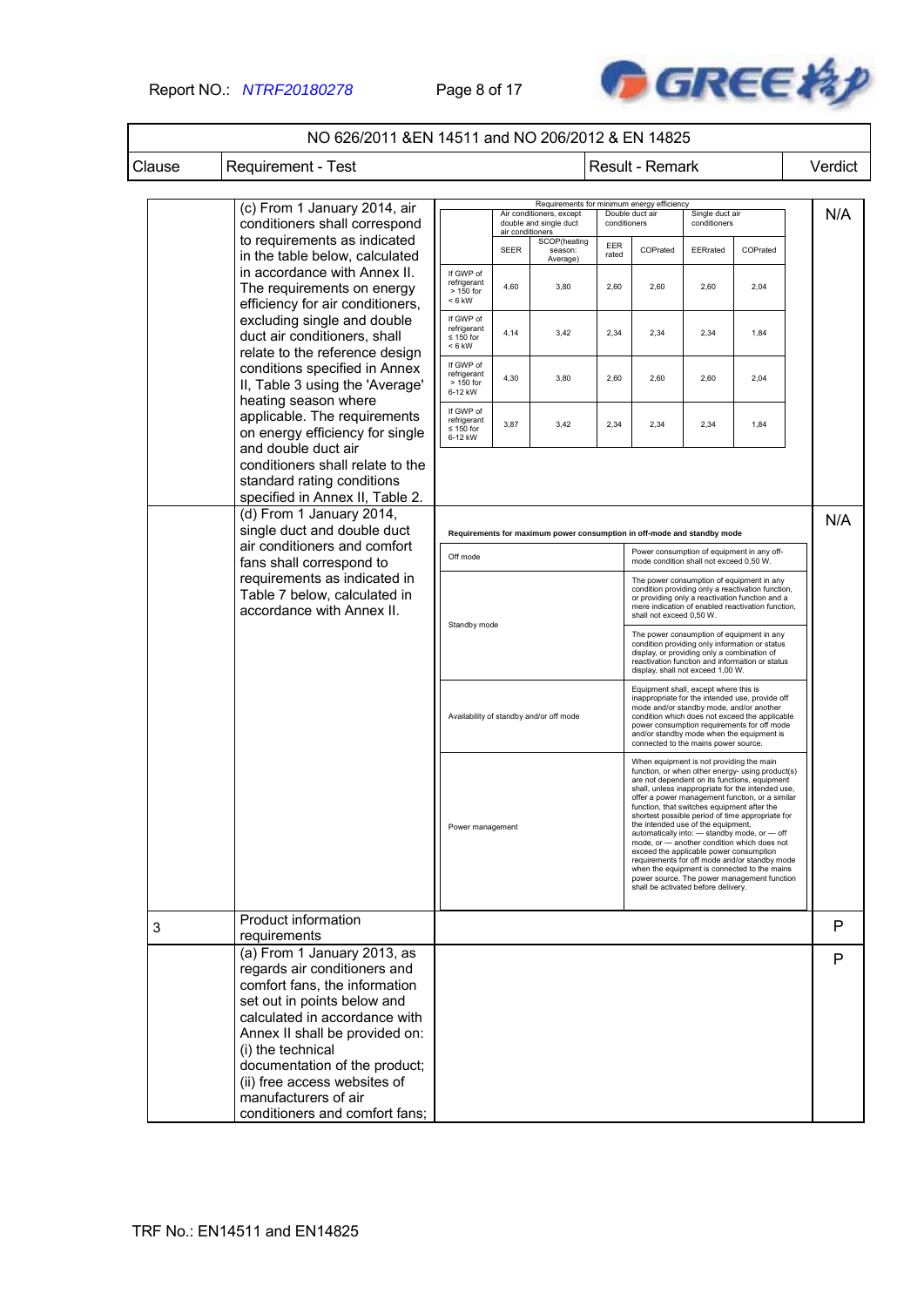Report NO.: *NTRF20180278* Page 9 of 17



| Clause    | Requirement - Test                                                                                                                                                                                                                                                                                                                                                                                          | Result - Remark                                      |                       |            |                                                                   |                                                                                               |                    | Verdict                     |
|-----------|-------------------------------------------------------------------------------------------------------------------------------------------------------------------------------------------------------------------------------------------------------------------------------------------------------------------------------------------------------------------------------------------------------------|------------------------------------------------------|-----------------------|------------|-------------------------------------------------------------------|-----------------------------------------------------------------------------------------------|--------------------|-----------------------------|
|           |                                                                                                                                                                                                                                                                                                                                                                                                             |                                                      |                       |            |                                                                   |                                                                                               |                    |                             |
|           | (b) The manufacturer of air<br>conditioners and comfort fans<br>shall provide laboratories<br>performing market<br>surveillance checks, upon<br>request, the necessary<br>information on the setting of<br>the unit as applied for the<br>establishment of declared<br>capacities, SEER/EER,<br>SCOP/COP values and<br>service values and provide<br>contact information for<br>obtaining such information. |                                                      |                       |            |                                                                   |                                                                                               |                    | P                           |
|           | (c) Information requirements<br>for air conditioners, except<br>double duct and single duct<br>air conditioners.                                                                                                                                                                                                                                                                                            | See appendix                                         |                       |            |                                                                   |                                                                                               |                    | P                           |
|           | (d) Information requirements<br>for single duct and double<br>duct air conditioners.<br>Single duct air conditioners<br>shall be named 'local air<br>conditioners' in packaging,<br>product documentation and in<br>any advertisement material,<br>whether electronic or in paper.<br>Manufacturer shall provide<br>information as detailed in the<br>table 2                                               | See appendix                                         |                       |            |                                                                   |                                                                                               |                    | N/A                         |
|           | (e)Information requirements<br>for comfort fans.                                                                                                                                                                                                                                                                                                                                                            | Air conditioner                                      |                       |            |                                                                   |                                                                                               |                    | N/A                         |
| Annex II  | Measurements and calculations                                                                                                                                                                                                                                                                                                                                                                               |                                                      |                       |            |                                                                   |                                                                                               |                    | P                           |
| Annex III | Verification procedure for market surveillance purposes                                                                                                                                                                                                                                                                                                                                                     |                                                      |                       |            |                                                                   |                                                                                               |                    | P                           |
| Annex IV  | <b>Benchmarks</b>                                                                                                                                                                                                                                                                                                                                                                                           |                                                      |                       |            |                                                                   |                                                                                               |                    | P                           |
|           |                                                                                                                                                                                                                                                                                                                                                                                                             | Air conditioners,<br>and single duct<br>conditioners | excluding double duct |            | Benchmarks for air conditioners<br>Double duct air<br>conditioner |                                                                                               |                    | Single duct air conditioner |
|           |                                                                                                                                                                                                                                                                                                                                                                                                             | <b>SEER</b>                                          | SCOP                  | <b>EER</b> | <b>COP</b>                                                        | <b>EER</b>                                                                                    | <b>COP</b><br>2,60 |                             |
|           |                                                                                                                                                                                                                                                                                                                                                                                                             | 8,50                                                 | 5,10                  | $3,00(*)$  | 3,15                                                              | $3,15(*)$<br>Benchmark for level of GWP of the refrigerant used in the air conditioner is GWP |                    |                             |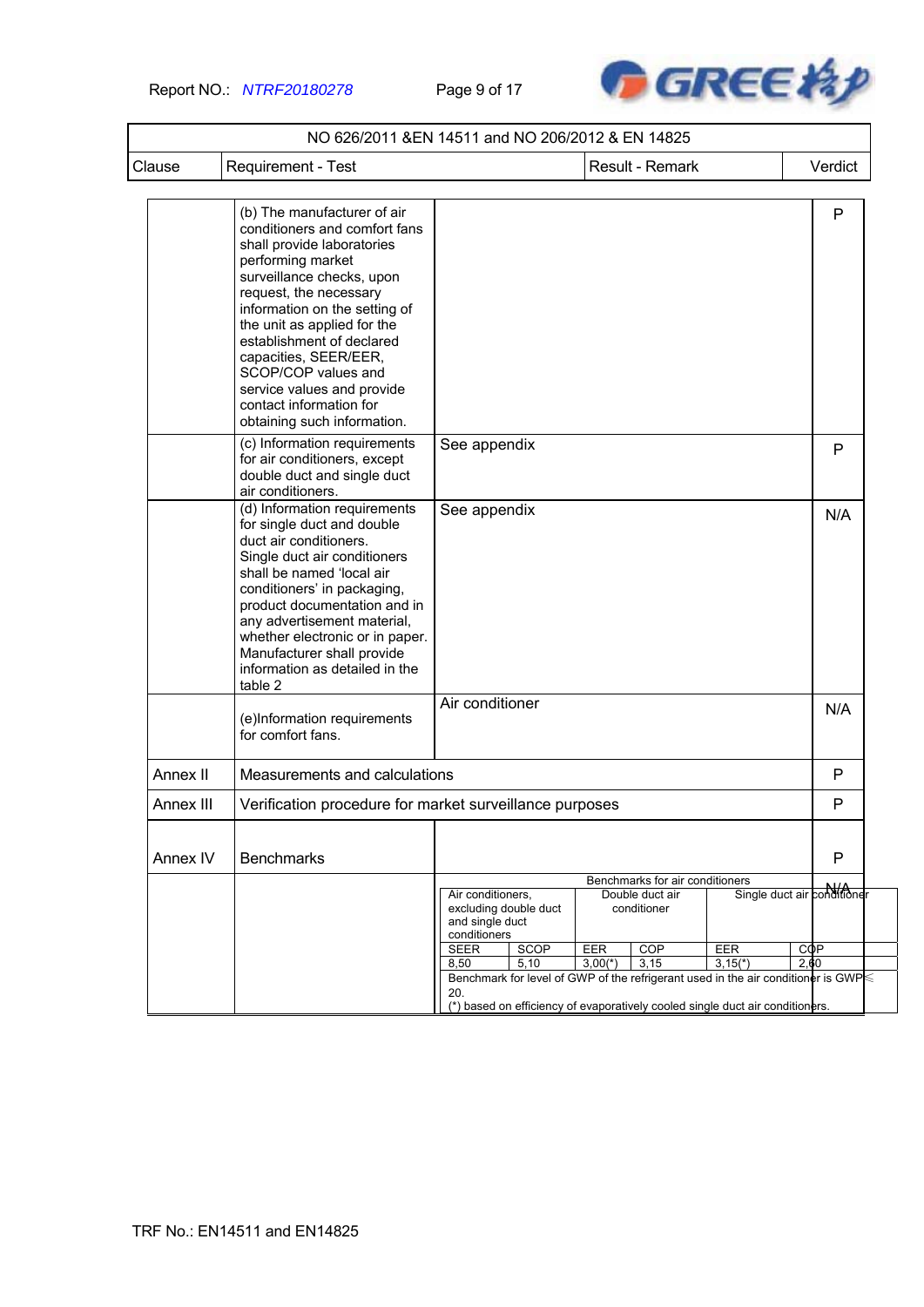

|                | COMMISSION DELEGATED REGULATION (EU) No 626/2011                                                                                                                                                                                                                                                                                                                                                                                                                                                                                                                                       |     |
|----------------|----------------------------------------------------------------------------------------------------------------------------------------------------------------------------------------------------------------------------------------------------------------------------------------------------------------------------------------------------------------------------------------------------------------------------------------------------------------------------------------------------------------------------------------------------------------------------------------|-----|
| Article 3      | Responsibilities of suppliers                                                                                                                                                                                                                                                                                                                                                                                                                                                                                                                                                          | P   |
| 1              | Suppliers shall take action as described in<br>points $(a)$ to $(q)$                                                                                                                                                                                                                                                                                                                                                                                                                                                                                                                   |     |
|                | (a) a printed label is provided for each air<br>conditioner respecting energy efficiency classes<br>as set out in Annex II. The label shall comply<br>with the format and content of information as set<br>out in Annex III. For air conditioners, except<br>single and double duct air conditioners, a<br>printed label must be provided, at least in the<br>packaging of the outdoor unit, for at least one<br>combination of indoor and outdoor units at<br>capacity ratio 1. For other combinations, the<br>information can be alternatively provided on a<br>free access web site | P   |
|                | (b) a product fiche, as set out in Annex IV, is<br>made available. For air conditioners, except<br>single and double duct air conditioners, a<br>product fiche must be provided at least in the<br>packaging of the out door unit, for at least one<br>combination of indoor and outdoor units at<br>capacity ratio 1. For other combinations, the<br>information can be alternatively provided on a<br>free access web site                                                                                                                                                           | P   |
|                | (c) technical documentation as set out in Annex<br>V is made available electronically on request to<br>the authorities of the Member States and to the<br>Commission                                                                                                                                                                                                                                                                                                                                                                                                                   | P   |
|                | (d) any advertisement for a specific model of an<br>air conditioner shall contain the energy<br>efficiency class, if the advertisement discloses<br>energy-related or price information. Where more<br>than one efficiency class is possible, the<br>supplier or the manufacturer, as appropriate,<br>shall declare the energy efficiencyclass for<br>heating at least in 'Average' heating season.<br>Information in the cases where end-users<br>cannot be expected to see the product<br>displayed is to be provided as set out in Annex<br>VI                                      | P   |
|                | (e) any technical promotional material<br>concerning a specific model of an air<br>conditioner which describes its specific<br>technical parameters shall include the energy<br>efficiency class of that model as set out Annex II                                                                                                                                                                                                                                                                                                                                                     | P   |
|                | (f) instructions for use are made available                                                                                                                                                                                                                                                                                                                                                                                                                                                                                                                                            | P   |
|                | (g) single ducts shall be named 'local air<br>conditioners' in packaging, product<br>documentation and in any advertisement<br>material, whether electronic or in paper.                                                                                                                                                                                                                                                                                                                                                                                                               | N/A |
| $\overline{2}$ | The energy efficiency class shall be determined<br>as set out in Annex VII.                                                                                                                                                                                                                                                                                                                                                                                                                                                                                                            | P   |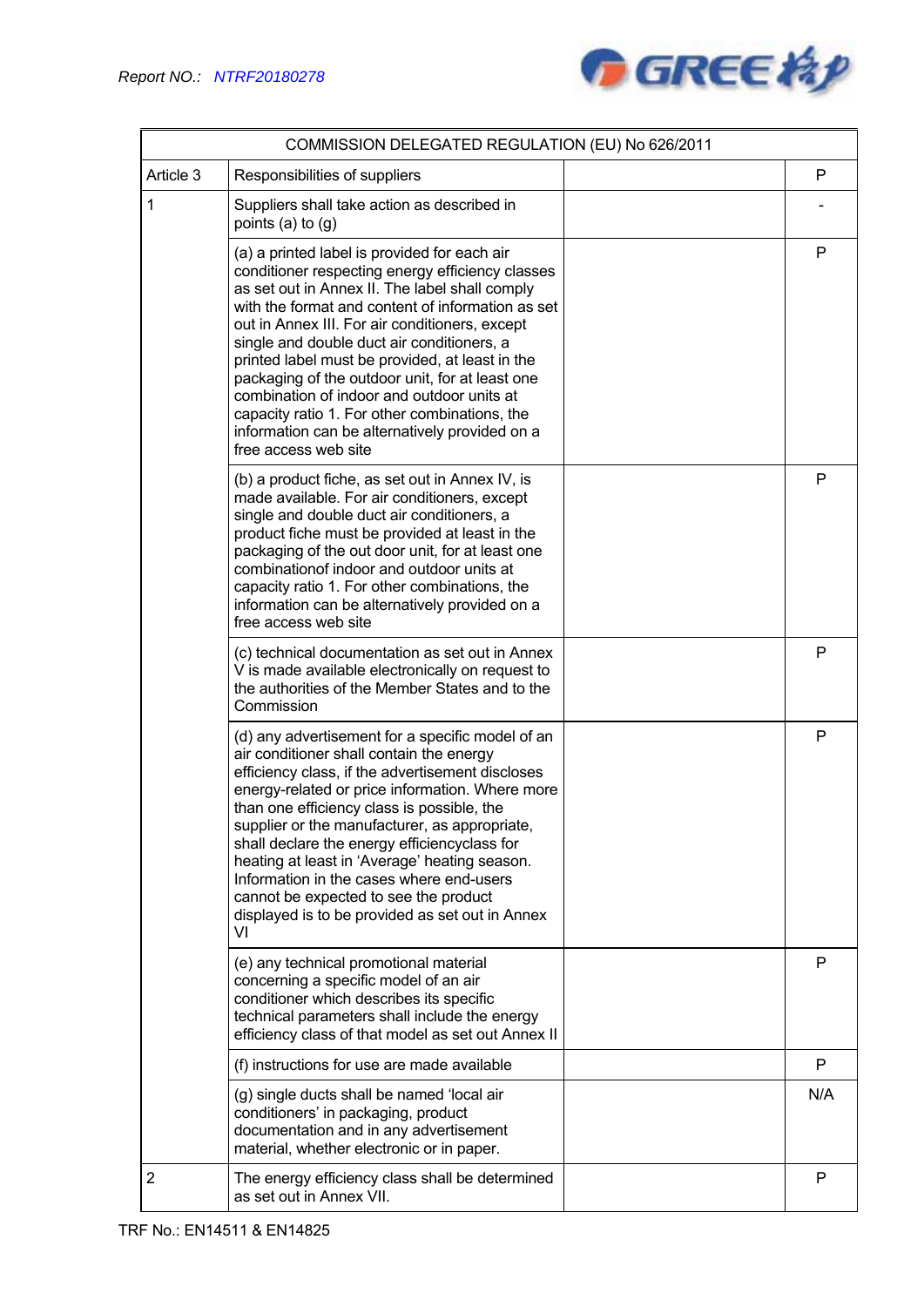

| 3       | The format of the label for air conditioners<br>except for single and double duct air<br>conditioners shall be as set out in Annex III.                                                                                                                                                                                                                                                                                                      |                                                                                | P   |
|---------|----------------------------------------------------------------------------------------------------------------------------------------------------------------------------------------------------------------------------------------------------------------------------------------------------------------------------------------------------------------------------------------------------------------------------------------------|--------------------------------------------------------------------------------|-----|
| 4       | For the air conditioners, except for single and<br>double duct air conditioners, the format of the<br>label set out in Annex III shall be applied<br>according to the following timetable:                                                                                                                                                                                                                                                   |                                                                                | P   |
|         | (a) as regards air conditioners, except single<br>duct and double duct air conditioners, placed on<br>the market from 1 January 2013, labels with<br>energy efficiency classes A, B, C, D, E, F, G<br>shall be in accordance with point 1.1 of Annex<br>III for reversible air conditioners, with point 2.1<br>of Annex III for cooling-only air conditioners and<br>with point 3.1 of Annex III for heating-only air<br>conditioners;       |                                                                                | N/A |
|         | (b) as regards air conditioners, except single<br>duct and double duct air conditioners, placed on<br>the market from 1 January 2015, labels with<br>energy efficiency classes A+, A, B, C, D, E, F,<br>shall be in accordance with point 1.2 of Annex<br>III for reversible air conditioners, with point 2.2<br>of Annex III for cooling-only air conditioners and<br>with point 3.2 of Annex III for heating-only air<br>conditioners;     |                                                                                | N/A |
|         | (c) as regards air conditioners, except single<br>duct and double duct air conditioners, placed on<br>the market from 1 January 2017, labels with<br>energy efficiency classes A++, A+, A, B, C, D,<br>E, shall be in accordance with point 1.3 of<br>Annex III for reversible air conditioners, with<br>point 2.3 of Annex III for cooling-only air<br>conditioners and with point 3.3 of Annex III for<br>heating-only air conditioners;   |                                                                                | N/A |
|         | (d) as regards air conditioners, except single<br>duct and double duct air conditioners, placed on<br>the market from 1 January 2019, labels with<br>energy efficiency classes A+++, A++, A+, A, B,<br>C, D shall be in accordance with point 1.4 of<br>Annex III for reversible air conditioners, with<br>point 2.4 of Annex III for cooling-only air<br>conditioners and with point 3.4 of Annex III for<br>heating-only air conditioners. | Cooling mode:A++<br>Heating mode:<br>Warmmer: A+++<br>Average: A+<br>Colder: A | P   |
| 5       | The format of the label for double duct air<br>conditioners placed on the market from 1<br>January 2013 with energy efficiency classes<br>A+++, A++, A+, A, B, C, D shall be in<br>accordance with point 4.1 of Annex III for<br>reversible double duct air conditioners, with<br>point 4.3 of Annex III for cooling-only double<br>duct air conditioners and with point 4.5 of Annex<br>III for heating-only double duct air conditioners.  |                                                                                | N/A |
| Annex I | Definitions                                                                                                                                                                                                                                                                                                                                                                                                                                  |                                                                                |     |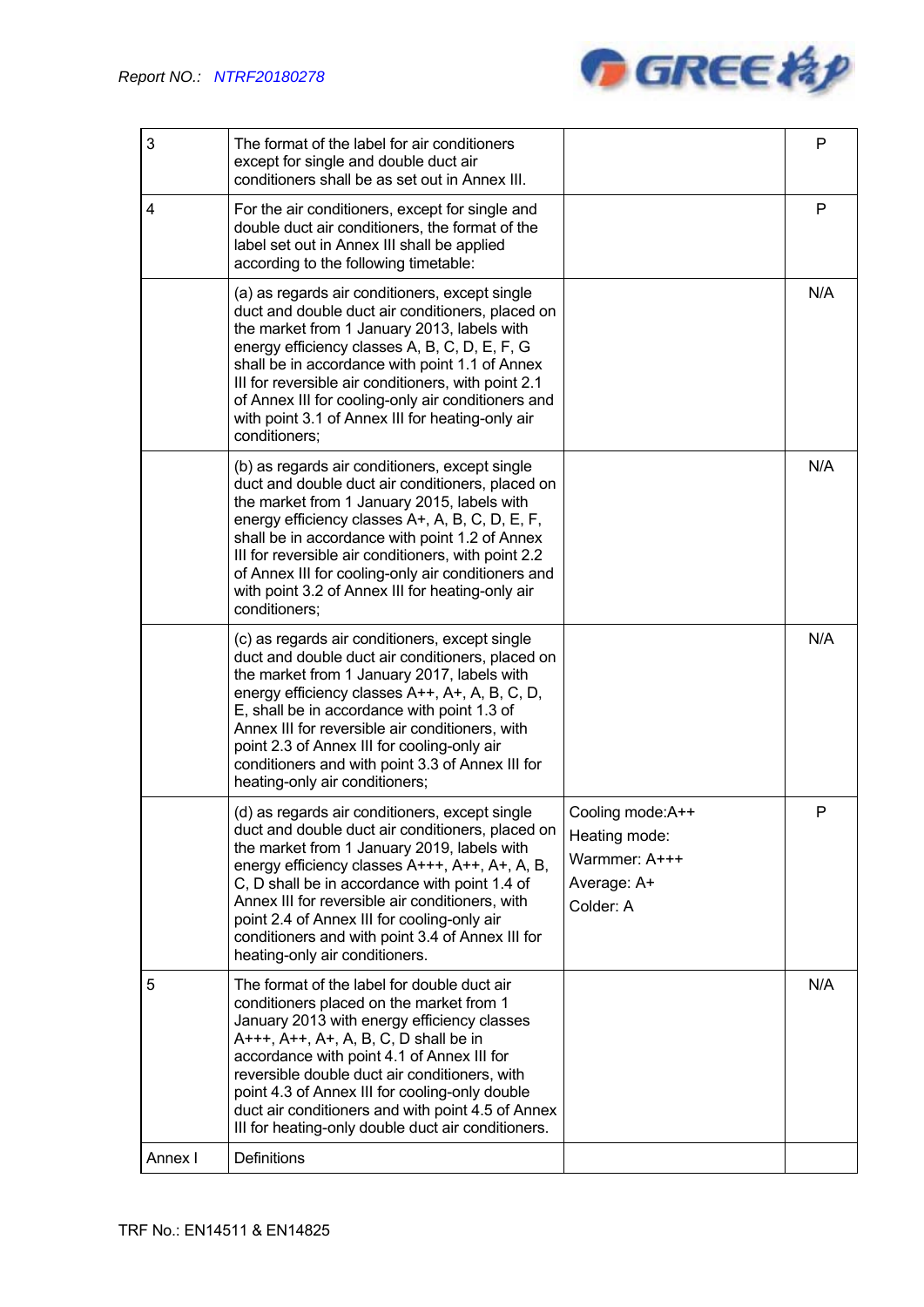

|          | The definition same to EN14825:2013 & NO<br>206/2012                                     |                  | P   |
|----------|------------------------------------------------------------------------------------------|------------------|-----|
| Annex II | Energy efficiency classes                                                                |                  | P   |
|          | Energy efficiency classes for air conditioners,<br>except double ducts and single ducts. | See energy lable | P   |
|          | Energy efficiency classes for double ducts and<br>single ducts.                          |                  | N/A |
| Annex II | Energy label                                                                             | See the page 3   | P   |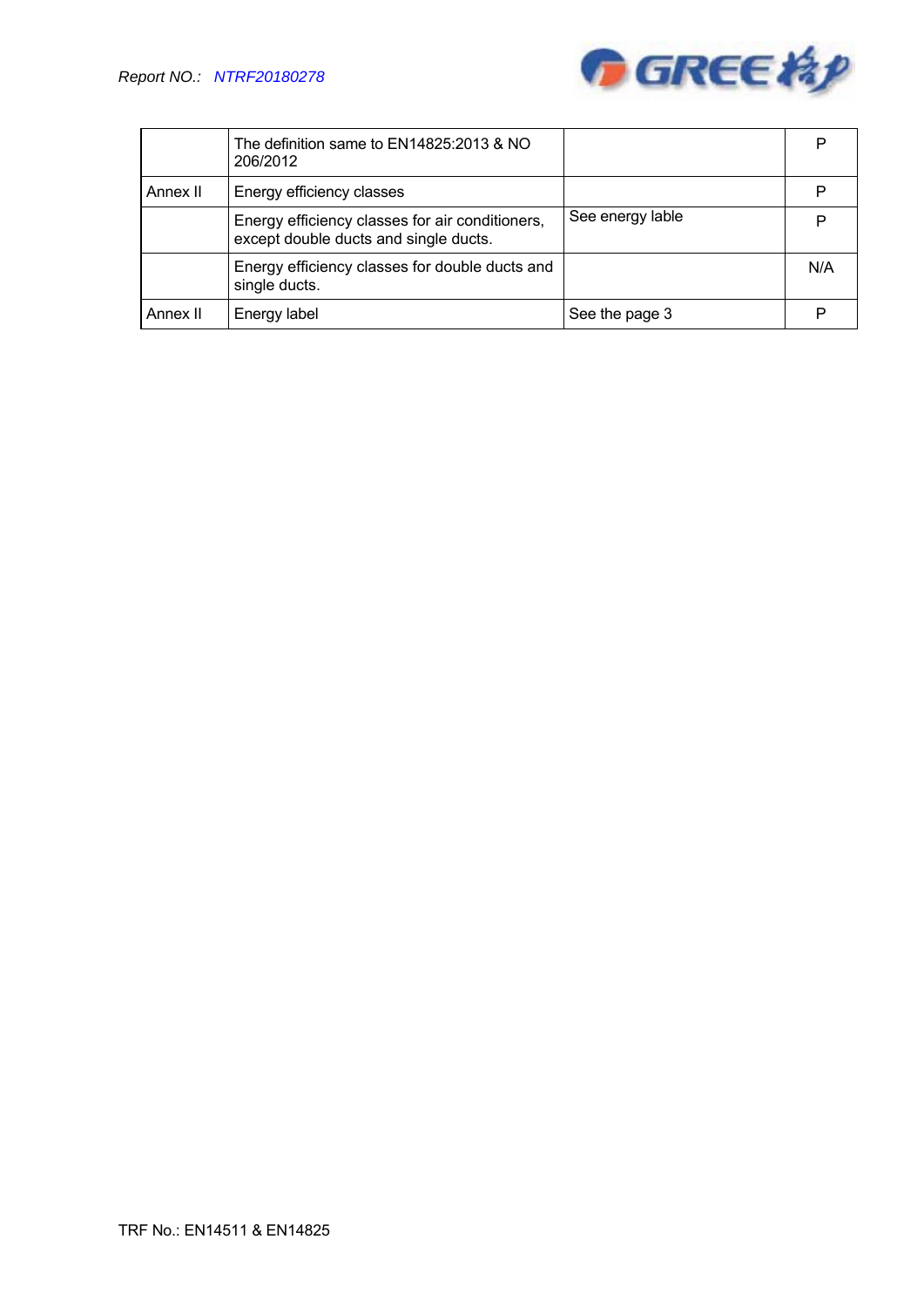Report NO.: *NTRF20180278* Page 13 of 17



| NO 626/2011 & EN 14511 and NO 206/2012 & EN 14825 |                      |                   |         |  |
|---------------------------------------------------|----------------------|-------------------|---------|--|
| Clause                                            | l Requirement - Test | ' Result - Remark | Verdict |  |

### **Test result of part load according to EN 14825: Calculation of SEER in cooling mode:**

| Full load (Pdesignc):7000 W; |                                                                          |                   |       | Tdesignc: $35^\circ\!\text{C}$ | <b>Tested Voltage: 230V</b>                               | Frequency: 50Hz |  |  |
|------------------------------|--------------------------------------------------------------------------|-------------------|-------|--------------------------------|-----------------------------------------------------------|-----------------|--|--|
| Test<br>item                 | <b>Indoor</b><br>$DB/WB(^{\circ}\mathrm{C})$                             | Outdoor DB/WB(°C) |       | $P_{test}$ $(W)$               | Tested EER                                                | Cd              |  |  |
| A                            |                                                                          | $35/-$            |       | 7237                           | 3.78                                                      | 0.25            |  |  |
| B                            | 27/19                                                                    | $30/-$            |       | 5014                           | 4.83                                                      | 0,25            |  |  |
| C                            |                                                                          | $25/-$            |       | 3259                           | 7.75                                                      | 0,25            |  |  |
| D                            |                                                                          | $20/-$            |       | 2119                           | 11.85                                                     | 0.25            |  |  |
|                              |                                                                          |                   |       |                                | Psb= Poff =6.01W; Pck= 0W; Pto=2.95W, $Q_{CF}$ = 370kWh/a |                 |  |  |
|                              | <b>Test SEER</b>                                                         |                   | 6.617 |                                |                                                           |                 |  |  |
|                              | Declared SEER                                                            |                   |       |                                | 6.5                                                       |                 |  |  |
|                              | Test SEER≥Declared SEER                                                  |                   |       |                                | Pass                                                      |                 |  |  |
|                              | The calculation method of SEER acoording to the clause 6 of EN14825:2016 |                   |       |                                |                                                           |                 |  |  |
|                              | According table 1 of NO 626/2011, the result efficency classes: A++      |                   |       |                                |                                                           |                 |  |  |

# **Calculation of SCOP in heating mode:**

|              | Full load (Pdesignh):7000W; Tdesignh: -10°C; Climate: Average; Tbivalent: -7°C; TOL: -10°C |                                        |          |                                                                   |      |  |  |  |  |  |  |
|--------------|--------------------------------------------------------------------------------------------|----------------------------------------|----------|-------------------------------------------------------------------|------|--|--|--|--|--|--|
|              | <b>Tested Voltage: 230V</b><br>Frequency: 50Hz                                             |                                        |          |                                                                   |      |  |  |  |  |  |  |
| Test<br>item | Indoor<br>$DB(^\circ\mathbb{C})$                                                           | Outdoor<br>$DB/WB(^{\circ}\mathrm{C})$ | Ptest(w) | Tested COP                                                        | Cd   |  |  |  |  |  |  |
| A            |                                                                                            | $-7/-8$                                | 6323     | 2.91                                                              | 0,25 |  |  |  |  |  |  |
| B            |                                                                                            | 2/1                                    | 3781     | 4.39                                                              | 0,25 |  |  |  |  |  |  |
| C            | $20/-$                                                                                     | 7/6                                    | 2459     | 5.60                                                              | 0,25 |  |  |  |  |  |  |
| D            |                                                                                            | 12/11                                  | 1855     | 6.26                                                              | 0,25 |  |  |  |  |  |  |
| E            |                                                                                            | <b>TOL</b>                             | 5761     | 2.53                                                              | 0,25 |  |  |  |  |  |  |
| F            |                                                                                            | Tbivalent                              | 6323     | 2.91                                                              | 0.25 |  |  |  |  |  |  |
|              |                                                                                            |                                        |          | Psb= Poff=6.01W; Pck= 0W; Pto=13.82W, Q <sub>HE</sub> = 2232kWh/a |      |  |  |  |  |  |  |
|              |                                                                                            | <b>SCOP</b>                            |          | 4.390                                                             |      |  |  |  |  |  |  |
|              |                                                                                            | Declared SCOP                          |          | 4.1                                                               |      |  |  |  |  |  |  |
|              |                                                                                            | SCOP≥Declared SCOP                     |          | Pass                                                              |      |  |  |  |  |  |  |
|              | The calculation method of SEER acoording to the clause 7 of EN14825:2016                   |                                        |          |                                                                   |      |  |  |  |  |  |  |
|              | According table 1 of NO 626/2011, the result efficency classes: A+                         |                                        |          |                                                                   |      |  |  |  |  |  |  |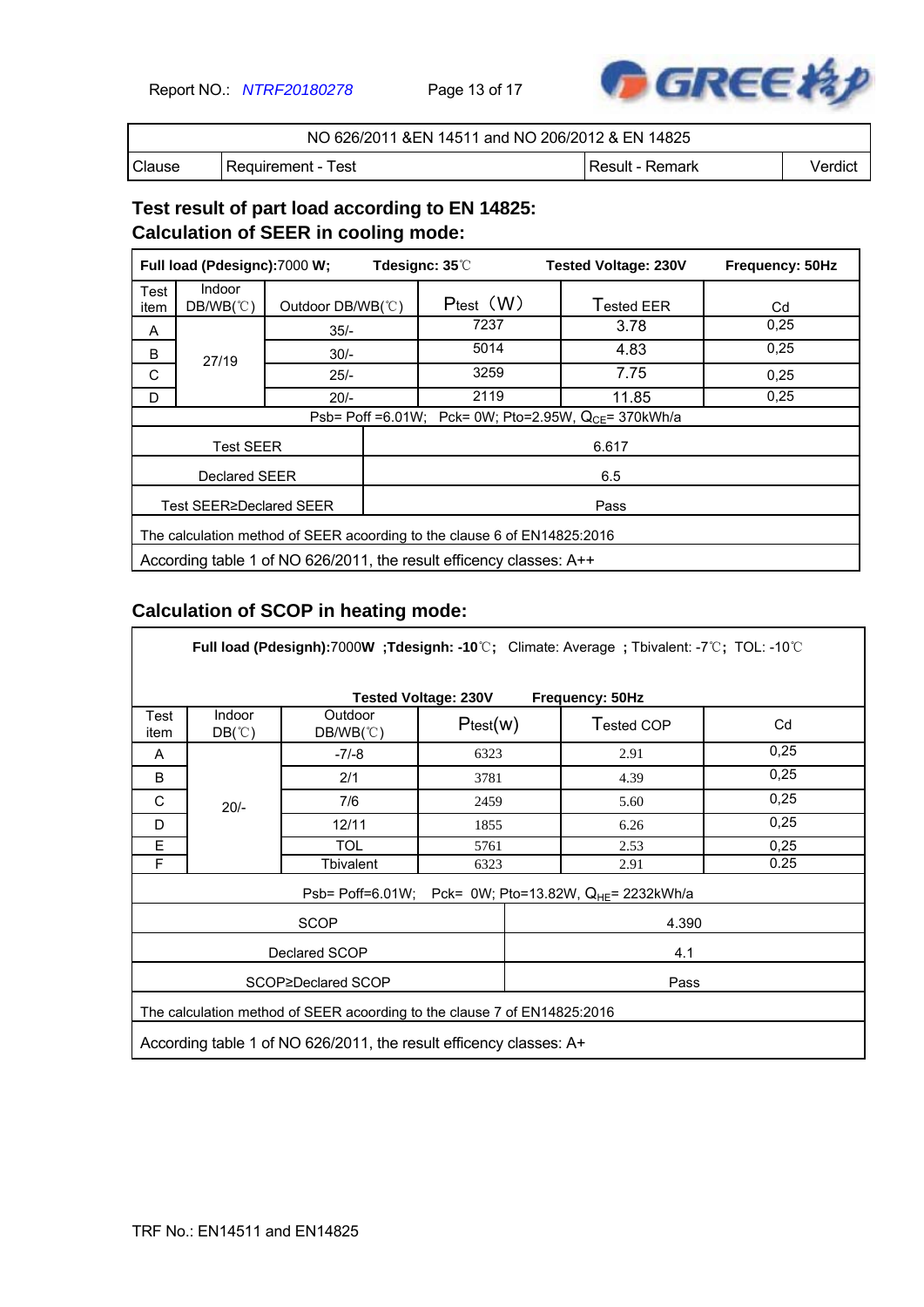Report NO.: *NTRF20180278* Page 14 of 17



|        | NO 626/2011 & EN 14511 and NO 206/2012 & EN 14825 |                   |         |
|--------|---------------------------------------------------|-------------------|---------|
| Clause | l Requirement - Test                              | l Result - Remark | Verdict |

# **Calculation of SCOP in heating mode:**

| Full load (Pdesignh):7000W;Tdesignh: -22℃; Climate: Colder; Tbivalent: -15℃; TOL: -22℃ |                                  |                                                                          |                                                            |            |      |  |  |  |  |  |
|----------------------------------------------------------------------------------------|----------------------------------|--------------------------------------------------------------------------|------------------------------------------------------------|------------|------|--|--|--|--|--|
| <b>Tested Voltage: 230V</b><br>Frequency: 50Hz                                         |                                  |                                                                          |                                                            |            |      |  |  |  |  |  |
| Test<br>item                                                                           | Indoor<br>$DB(^\circ\mathbb{C})$ | Outdoor DB/WB(°C)                                                        | Ptest(w)                                                   | Tested COP | Cd   |  |  |  |  |  |
| A                                                                                      |                                  | $-7/-8$                                                                  | 4276                                                       | 3.31       | 0,25 |  |  |  |  |  |
| B                                                                                      |                                  | 2/1                                                                      | 2675                                                       | 4.72       | 0,25 |  |  |  |  |  |
| C                                                                                      |                                  | 7/6                                                                      | 1734                                                       | 5.22       | 0,25 |  |  |  |  |  |
| D                                                                                      | $20/-$                           | 12/11                                                                    | 1867                                                       | 6.35       | 0,25 |  |  |  |  |  |
| E                                                                                      |                                  | TOL                                                                      | 5185                                                       | 1.70       | 0,25 |  |  |  |  |  |
| F                                                                                      |                                  | Tbivalent                                                                | 6050                                                       | 2.30       | 0.25 |  |  |  |  |  |
| G                                                                                      |                                  | $-15/-$                                                                  | 6050                                                       | 2.30       | 0.25 |  |  |  |  |  |
|                                                                                        |                                  |                                                                          | Psb= Poff=6.01W; Pck= 0W; Pto=13.82W, $Q_{HE}$ = 3832kWh/a |            |      |  |  |  |  |  |
|                                                                                        |                                  | <b>SCOP</b>                                                              |                                                            | 3.836      |      |  |  |  |  |  |
|                                                                                        |                                  | Declared SCOP                                                            |                                                            | 3.5        |      |  |  |  |  |  |
|                                                                                        |                                  | SCOP≥Declared SCOP                                                       |                                                            | Pass       |      |  |  |  |  |  |
|                                                                                        |                                  | The calculation method of SEER acoording to the clause 7 of EN14825:2016 |                                                            |            |      |  |  |  |  |  |
|                                                                                        |                                  | According table 1 of NO 626/2011, the result efficency classes: A        |                                                            |            |      |  |  |  |  |  |

# **Calculation of SCOP in heating mode:**

|                                                | Full load (Pdesignh):7000W; Tdesignh: $2^{\circ}\text{C}$ ; Climate: Warmer; Tbivalent: $2^{\circ}\text{C}$ ; TOL: $2^{\circ}\text{C}$           |                    |          |                                                                   |      |  |  |  |  |  |
|------------------------------------------------|--------------------------------------------------------------------------------------------------------------------------------------------------|--------------------|----------|-------------------------------------------------------------------|------|--|--|--|--|--|
| <b>Tested Voltage: 230V</b><br>Frequency: 50Hz |                                                                                                                                                  |                    |          |                                                                   |      |  |  |  |  |  |
| Test<br>item                                   | Indoor<br>$DB(^\circ\mathbb{C})$                                                                                                                 | Outdoor DB/WB(°C)  | Ptest(w) | Tested COP                                                        | Cd   |  |  |  |  |  |
| A                                              |                                                                                                                                                  |                    |          |                                                                   | 0,25 |  |  |  |  |  |
| B                                              |                                                                                                                                                  | 2/1                | 7564     | 2.48                                                              | 0,25 |  |  |  |  |  |
| C                                              | $20/-$                                                                                                                                           | 7/6                | 4482     | 5.28                                                              | 0,25 |  |  |  |  |  |
| D                                              |                                                                                                                                                  | 12/11              | 1870     | 6.36                                                              | 0,25 |  |  |  |  |  |
| E                                              |                                                                                                                                                  | TOL                | 7564     | 2.48                                                              | 0,25 |  |  |  |  |  |
| F                                              |                                                                                                                                                  | <b>Tbivalent</b>   | 7564     | 2.48                                                              | 0.25 |  |  |  |  |  |
|                                                |                                                                                                                                                  |                    |          | Psb= Poff=6.01W; Pck= 0W; Pto=13.82W, Q <sub>HE</sub> = 1797kWh/a |      |  |  |  |  |  |
|                                                |                                                                                                                                                  | <b>SCOP</b>        |          | 5.454                                                             |      |  |  |  |  |  |
|                                                |                                                                                                                                                  | Declared SCOP      |          | 5.3                                                               |      |  |  |  |  |  |
|                                                |                                                                                                                                                  | SCOP≥Declared SCOP |          | Pass                                                              |      |  |  |  |  |  |
|                                                |                                                                                                                                                  |                    |          |                                                                   |      |  |  |  |  |  |
|                                                | The calculation method of SEER acoording to the clause 7 of EN14825:2016<br>According table 1 of NO 626/2011, the result efficency classes: A+++ |                    |          |                                                                   |      |  |  |  |  |  |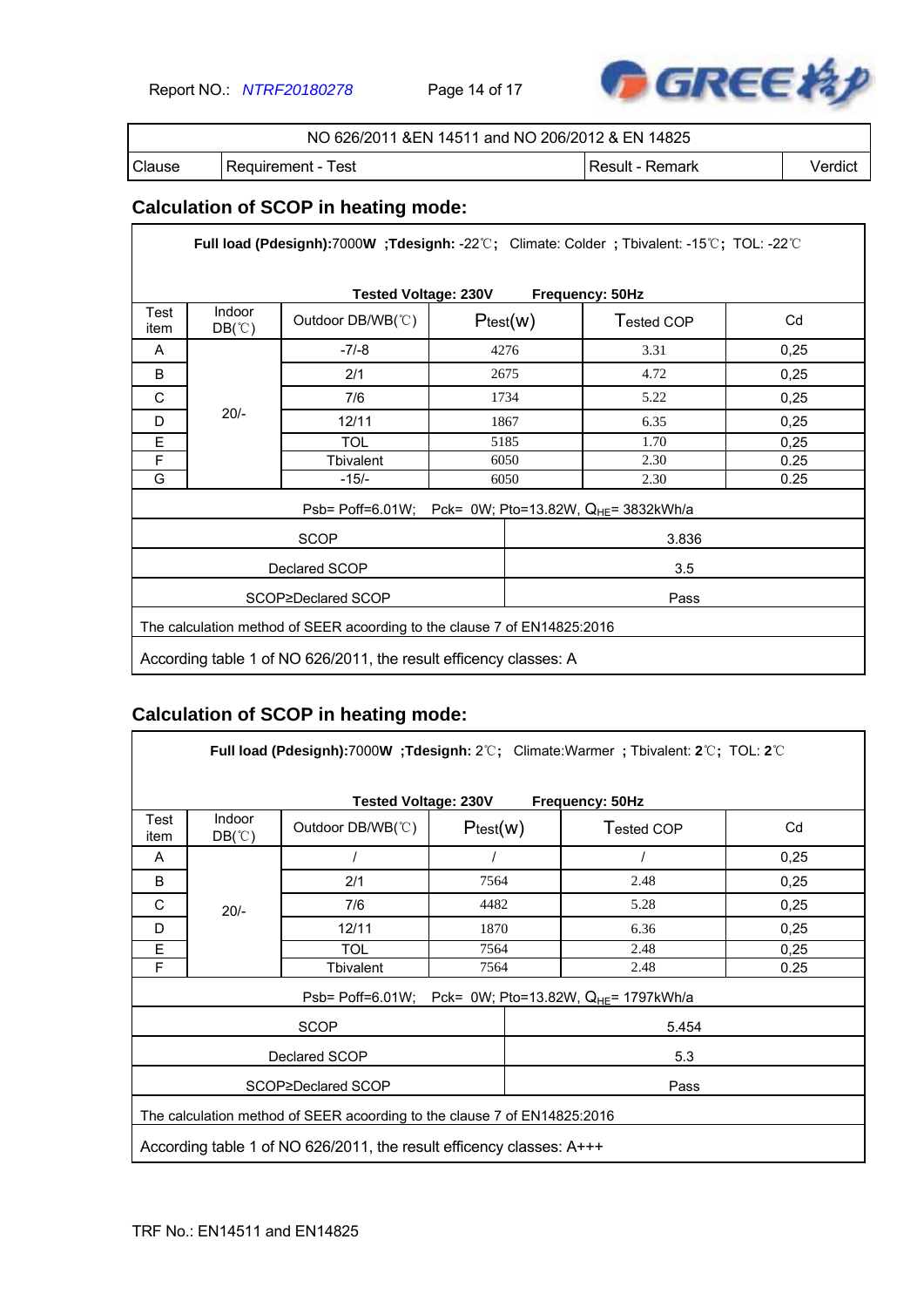Report NO.: *NTRF20180278* Page 15 of 17



| NO 626/2011 & EN 14511 and NO 206/2012 & EN 14825 |                      |                   |         |  |  |
|---------------------------------------------------|----------------------|-------------------|---------|--|--|
| Clause                                            | l Reauirement - Test | l Result - Remark | Verdict |  |  |

#### **Appendix I: information according to clause 3 of NO 206/2012 ANNEX**Ⅰ**, for air conditioners**,**except single duct and double duct air conditioners**

| Function (indicate if present)                                                                      |                |       |                                                                        | Only for heating mode, if applicable                                                                             |                         |              |      |
|-----------------------------------------------------------------------------------------------------|----------------|-------|------------------------------------------------------------------------|------------------------------------------------------------------------------------------------------------------|-------------------------|--------------|------|
| Cooling                                                                                             | Y              |       |                                                                        | Average(mandatory)                                                                                               |                         | Y            |      |
| Heating                                                                                             |                | Y     |                                                                        | Warmer(if designed)                                                                                              |                         | Y            |      |
|                                                                                                     |                |       |                                                                        | Colder(if designed)                                                                                              |                         | Y            |      |
| Item                                                                                                | Symbol         | Value | Unit                                                                   | Item                                                                                                             | Symbol                  | Value        | Unit |
|                                                                                                     | Design load    |       |                                                                        |                                                                                                                  | Seasonal efficiency     |              |      |
| Cooling                                                                                             | Pdesignc       | 7.0   | kW                                                                     | Cooling                                                                                                          | <b>SEER</b>             | 6.5          |      |
| Heating/average                                                                                     | Pdesignh       | 7.0   | kW                                                                     | Heating/average                                                                                                  | SCOP/A                  | 4.1          |      |
| Heating/warmer                                                                                      | Pdesignh       | 7.0   | kW                                                                     | Heating/warmer                                                                                                   | SCOP/W                  | 5.3          |      |
| Heating/colder                                                                                      | Pdesignh       | 7.0   | kW                                                                     | Heating/colder                                                                                                   | SCOP/C                  | 3.5          |      |
| Declared capacity (*) for cooling,<br>at indoor<br>temperature 27(19) °C and outdoor temperature Tj |                |       | Declared<br>energy<br>temperature 27(19) °C and outdoor temperature Tj | efficiency                                                                                                       | ratio<br>$({}^{\ast}).$ | at<br>indoor |      |
| Item                                                                                                | Symbol         | Value | Unit                                                                   | Item                                                                                                             | Symbol                  | Value        | Unit |
| Tj= $35^{\circ}$ C                                                                                  | Pdc            | 7.23  | kW                                                                     | Tj= $35^{\circ}$ C                                                                                               | <b>EERd</b>             | 3.78         |      |
| $Ti=30^{\circ}C$                                                                                    | Pdc            | 5.01  | kW                                                                     | $Ti=30^{\circ}C$                                                                                                 | <b>EERd</b>             | 4.83         |      |
| Tj=25 $°C$                                                                                          | Pdc            | 3.25  | kW                                                                     | Tj=25 $°C$                                                                                                       | <b>EERd</b>             | 7.75         |      |
| $Ti=20^{\circ}$                                                                                     | Pdc            | 2.11  | kW                                                                     | $Ti=20^{\circ}$                                                                                                  | <b>EERd</b>             | 11.85        |      |
| Declared capacity (*) for heating/Average season,<br>at indoor temperature 20 °C and outdoor        | temperature Tj |       |                                                                        | Declared coefficient of performance(*)/Average season,<br>at indoor temperature 20 °C and outdoor temperature Tj |                         |              |      |
| $Tj = -7^{\circ}C$                                                                                  | Pdh            | 6.32  | kW                                                                     | $Tj = -7^{\circ}C$                                                                                               | COPd                    | 2.91         |      |
| $Tj = 2^{\circ}C$                                                                                   | Pdh            | 3.78  | kW                                                                     | $Ti=2^{\circ}C$                                                                                                  | COPd                    | 4.39         |      |
| $Ti=7^{\circ}C$                                                                                     | Pdh            | 2.45  | kW                                                                     | $Ti=7^{\circ}C$                                                                                                  | COPd                    | 5.60         |      |
| $Tj=12^{\circ}C$                                                                                    | Pdh            | 1.85  | kW                                                                     | $Tj=12^{\circ}C$                                                                                                 | COPd                    | 6.26         |      |
| Tj=operating<br>limit                                                                               | Pdh            | 5.76  | kW                                                                     | Tj=operating<br>limit                                                                                            | COPd                    | 2.53         |      |
| Tj=bivalent<br>temperature                                                                          | Pdh            | 6.32  | kW                                                                     | Tj=bivalent<br>temperature                                                                                       | COPd                    | 2.91         |      |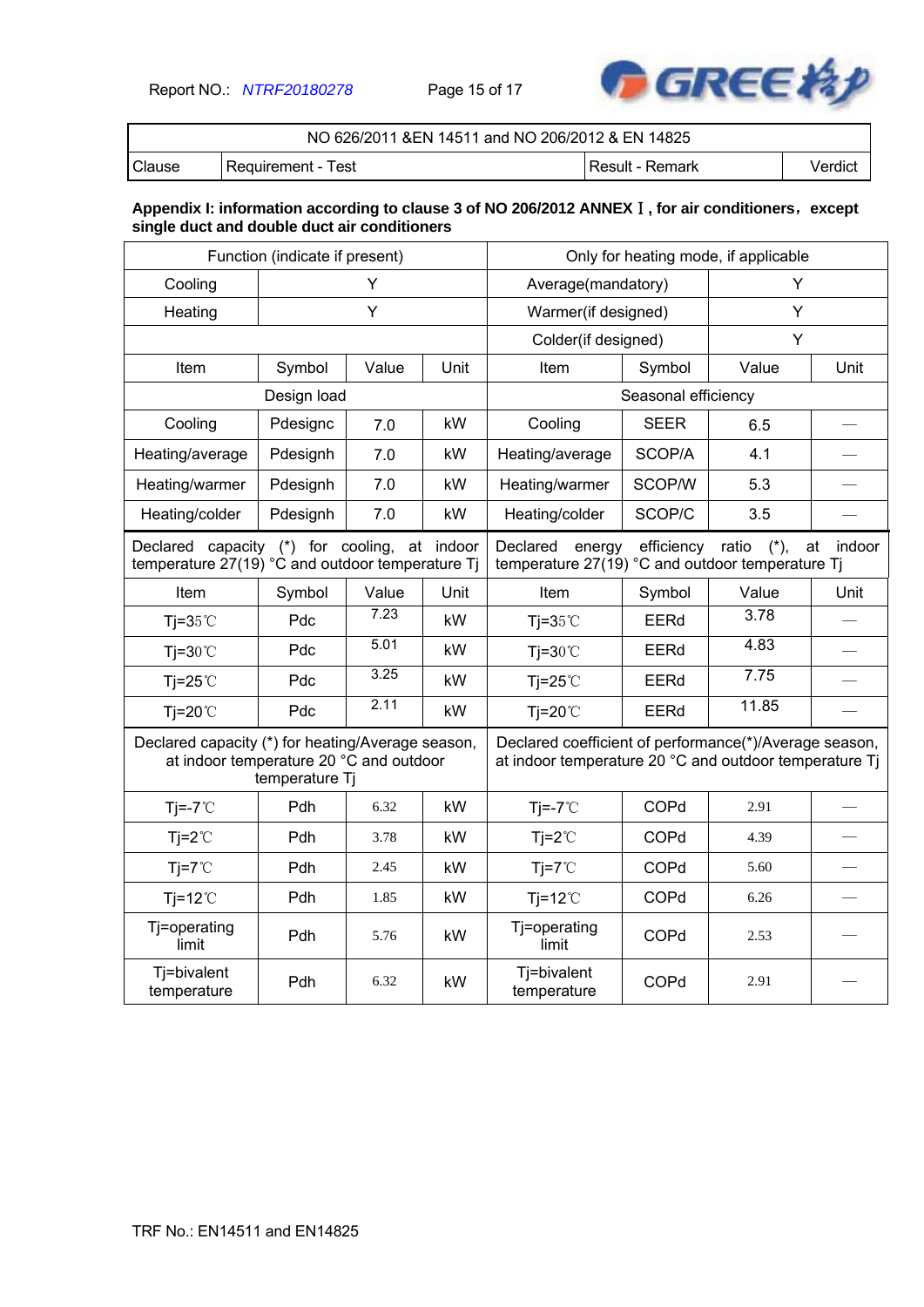Report NO.: *NTRF20180278* Page 16 of 17



|                                                | NO 626/2011 &EN 14511 and NO 206/2012 & EN 14825                                                              |                                                               |                |                                                                                                                    |                                                                                                  |                             |                |                 |
|------------------------------------------------|---------------------------------------------------------------------------------------------------------------|---------------------------------------------------------------|----------------|--------------------------------------------------------------------------------------------------------------------|--------------------------------------------------------------------------------------------------|-----------------------------|----------------|-----------------|
| Clause                                         | Requirement - Test<br>Result - Remark<br>Verdict                                                              |                                                               |                |                                                                                                                    |                                                                                                  |                             |                |                 |
|                                                |                                                                                                               |                                                               |                |                                                                                                                    |                                                                                                  |                             |                |                 |
|                                                |                                                                                                               | Function (indicate if present)                                |                |                                                                                                                    | Only for heating mode, if applicable                                                             |                             |                |                 |
| Cooling                                        |                                                                                                               |                                                               | Y              |                                                                                                                    | Average(mandatory)                                                                               |                             | Y              |                 |
| Heating                                        |                                                                                                               |                                                               | Y              |                                                                                                                    | Warmer(if designed)                                                                              |                             | Υ              |                 |
|                                                |                                                                                                               |                                                               |                |                                                                                                                    | Colder(if designed)                                                                              |                             | Y              |                 |
| Item                                           |                                                                                                               | Symbol<br>Declared capacity (*) for heating/Warmer season, at | Value          | Unit                                                                                                               | Item                                                                                             | Symbol                      | Value          | Unit            |
|                                                |                                                                                                               | indoor temperature 20 °C and outdoor temperature<br>Τj        |                |                                                                                                                    | Declared coefficient of performance(*)/Warmer<br>season, at indoor temperature 20 °C and outdoor | temperature Tj              |                |                 |
| $Tj = 2^{\circ}C$                              |                                                                                                               | Pdh                                                           | 7.56           | kW                                                                                                                 | $Tj=2^{\circ}C$                                                                                  | COPd                        | 2.48           |                 |
| $Ti=7^{\circ}C$                                |                                                                                                               | Pdh                                                           | 4.48           | kW                                                                                                                 | $Tj=7^{\circ}C$                                                                                  | COPd                        | 5.28           |                 |
| $Ti=12^{\circ}C$                               |                                                                                                               | Pdh                                                           | 1.87           | kW                                                                                                                 | $Ti=12^{\circ}C$                                                                                 | COPd                        | 6.36           |                 |
| Tj=operating limit                             |                                                                                                               | Pdh                                                           | 7.56           | kW                                                                                                                 | Tj=operating limit                                                                               | COPd                        | 2.48           |                 |
| Tj=bivalent<br>temperature                     |                                                                                                               | Pdh                                                           | 7.56           | kW                                                                                                                 | Tj=bivalent<br>temperature                                                                       | COPd                        | 2.48           |                 |
|                                                | Declared capacity (*) for heating/Colder season, at<br>indoor temperature 20 °C and outdoor temperature<br>Tj |                                                               |                | Declared coefficient of performance(*)/Colder<br>season, at indoor temperature 20 °C and outdoor<br>temperature Tj |                                                                                                  |                             |                |                 |
| $Tj = -7^{\circ}C$                             |                                                                                                               | Pdh                                                           | 4.27           | kW                                                                                                                 | $Tj = -7^{\circ}C$                                                                               | COPd                        | 3.31           |                 |
| $Tj=2^{\circ}C$                                |                                                                                                               | Pdh                                                           | 2.67           | kW                                                                                                                 | $Tj=2^{\circ}C$                                                                                  | COPd                        | 4.72           |                 |
| $Tj=7^{\circ}C$                                |                                                                                                               | Pdh                                                           | 1.73           | kW                                                                                                                 | $Tj=7^{\circ}C$                                                                                  | C-OPd                       | 5.22           |                 |
| $Tj=12^{\circ}C$                               |                                                                                                               | Pdh                                                           | 1.86           | kW                                                                                                                 | $Tj=12^{\circ}C$                                                                                 | COPd                        | 6.35           |                 |
| Tj=operating limit                             |                                                                                                               | Pdh                                                           | 5.18           | kW                                                                                                                 | Tj=operating limit                                                                               | COPd                        | 1.70           |                 |
| Tj=bivalent<br>temperature                     |                                                                                                               | Pdh                                                           | 6.05           | kW                                                                                                                 | Tj=bivalent<br>temperature                                                                       | COPd                        | 2.30           |                 |
| Tj = $-15^{\circ}$ C                           |                                                                                                               | Pdh                                                           | 6.05           | kW                                                                                                                 | Tj=bivalent<br>temperature                                                                       | COPd                        | 2.30           |                 |
|                                                |                                                                                                               | <b>Bivalent temperature</b>                                   |                |                                                                                                                    |                                                                                                  | Operating limit temperature |                |                 |
| Heating/Average                                |                                                                                                               | Tbiv                                                          | $-7$           | $^\circ\!{\rm C}$                                                                                                  | Heating/Average                                                                                  | Tol                         | $-10$          | $^{\circ}$ C    |
| Heating/Warmer                                 |                                                                                                               | Tbiv                                                          | $\overline{2}$ | $^{\circ}\!{\rm C}$                                                                                                | Heating/Warmer                                                                                   | Tol                         | $\overline{2}$ | $\rm ^{\circ}C$ |
| Heating/Colder                                 |                                                                                                               | Tbiv                                                          | $-15$          | $^\circ\!{\rm C}$                                                                                                  | Heating/Colder                                                                                   | Tol                         | $-22$          | $^{\circ}$ C    |
|                                                |                                                                                                               | Cycling interval capacity                                     |                |                                                                                                                    |                                                                                                  | Cycling interval efficiency |                |                 |
| for cooling                                    |                                                                                                               | Pcycc                                                         | X,X            | kW                                                                                                                 | for cooling                                                                                      | <b>EERcyc</b>               | x,x            |                 |
| for heating                                    |                                                                                                               | Pcych                                                         | x,x            | kW                                                                                                                 | for heating                                                                                      | COPcyc                      | X,X            |                 |
| Degradation co-<br>efficient cooling<br>$(**)$ |                                                                                                               | Cdc                                                           | 0.25           |                                                                                                                    | Degradation co-<br>efficient heating<br>$(**)$                                                   | Cdh                         | 0.25           |                 |